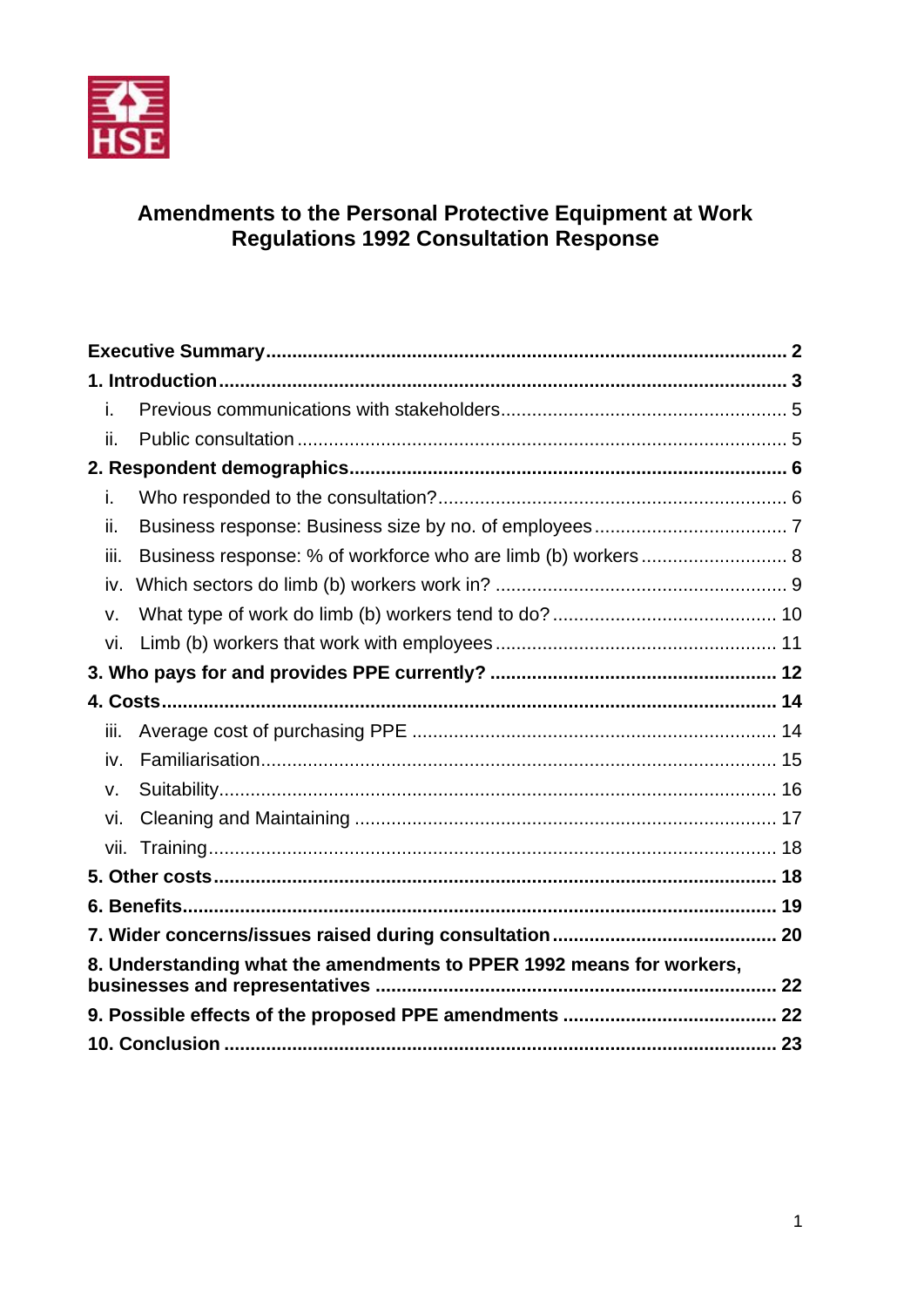

# <span id="page-1-0"></span>**Executive Summary**

This consultation relates to the proposed amendments to the Personal Protective Equipment at Work Regulations  $1992<sup>1</sup>$  and was open for responses for a four-week period from Monday 19<sup>th</sup> July to Tuesday 17<sup>th</sup> August 2021.

The UK implemented Article 3 of EU Directive 89/656/EEC<sup>2</sup> ("the PPE Directive") through the Personal Protective Equipment at Work Regulations 1992 ("the PPER 1992") which places duties on employers to their 'employees' in regard to PPE (Personal Protective Equipment). In November 2020, the High Court found that the PPE Directive required these duties to be extended to limb (b) workers and not only employees. The PPER 1992 and its interpretation as a result of the judgment is retained EU law. The judgment means that judges interpreting the provisions of the PPER 1992 in a case between an employer and limb (b) worker, would do so in light of the court's findings of November 2020. HSE is making amendments to the PPER 1992 in order to align with the court's judgment and provide clarity for workers and employers.

In the UK, the Employment Rights Act 1996<sup>3</sup> ("ERA 1996") defines worker. The definition has two limbs, (a) and (b), limb (a) captures those with a contract of employment. This group are employees under the Health and Safety at Work etc. Act 1974<sup>4</sup> ("HSWA") and are already in scope of the PPER 1992. Limb (b) captures those who generally have a more casual employment relationship and work under a contract for service; this group are known as limb (b) workers and do not currently come under the scope of the PPER 1992.

Generally, limb (b) workers:

- carry out casual or irregular work for one or a number of organisation(s),
- receive holiday pay, but not other employment rights such as the minimum period of statutory notice, after one month of continuous service
- only carry out work if they choose to
- have a contract or other arrangement to do work or services personally for a reward (the contract doesn't have to be written) and they only have a limited right to send someone else to do the work, for example, swapping shifts with someone on a pre-approved list (subcontract)
- are not in business for themselves (they do not advertise services directly to customers who can then also book their services directly)

PPE is defined in the PPER 1992 as "*all equipment (including clothing affording protection against the weather) which is intended to be worn or held by a person at work* 

<sup>&</sup>lt;sup>1</sup> [The Personal Protective Equipment at Work Regulations 1992 \(legislation.gov.uk\)](https://www.legislation.gov.uk/uksi/1992/2966/contents/made)

<sup>2</sup> EUR-Lex - 31989L0656 - EN - [EUR-Lex \(europa.eu\)](https://eur-lex.europa.eu/legal-content/EN/TXT/?uri=CELEX:31989L0656)

<sup>3</sup> [Employment Rights Act 1996 \(legislation.gov.uk\)](https://www.legislation.gov.uk/ukpga/1996/18/section/230)

<sup>4</sup> [Health and Safety at Work etc. Act 1974 \(legislation.gov.uk\)](https://www.legislation.gov.uk/ukpga/1974/37/contents)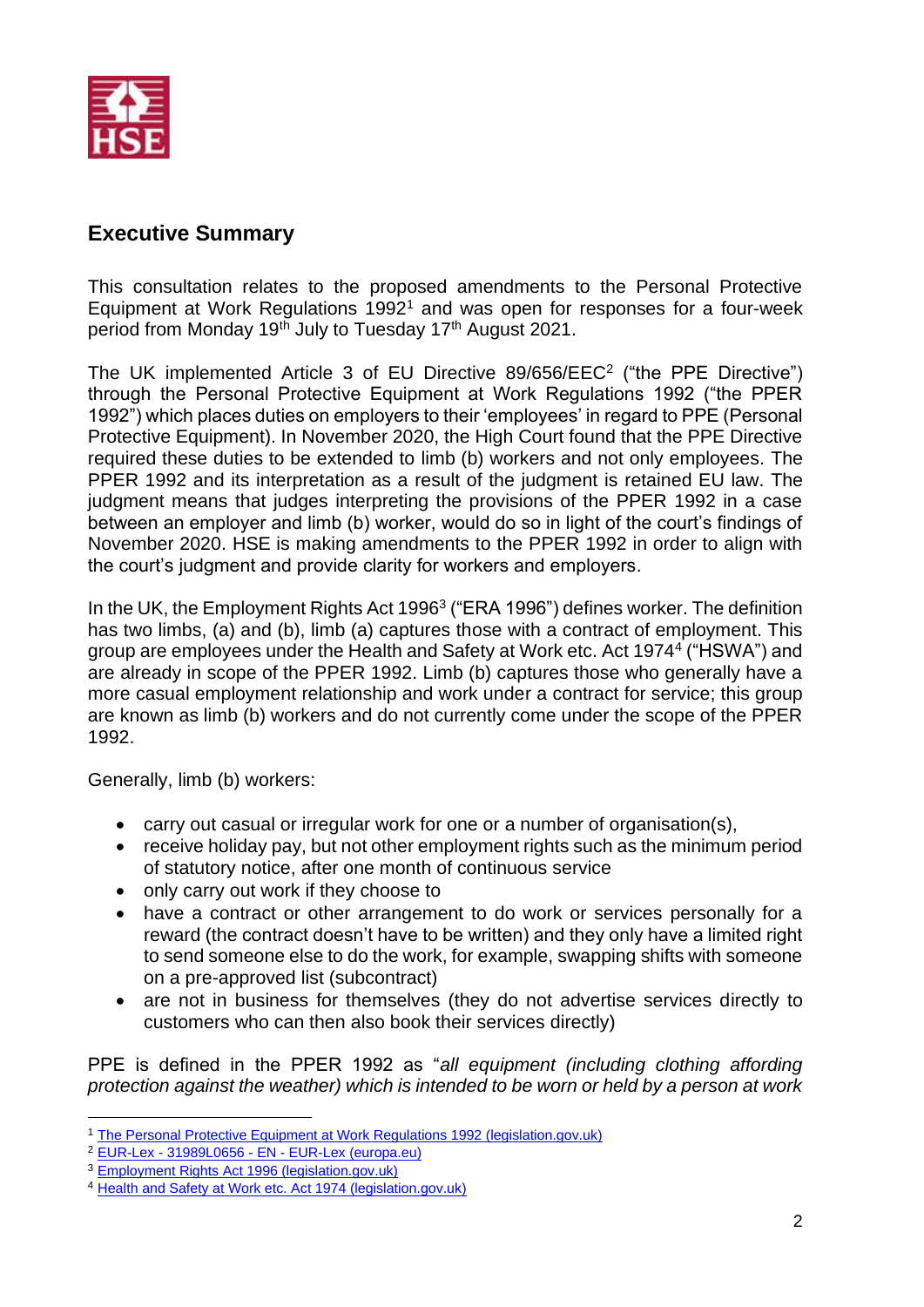

*and which protects the person against one or more risks to that person's health or safety, and any addition or accessory designed to meet that objective.*"

The duties under the PPER 1992 apply whilst the employee is at work. The employer's duties include the assessment and provision of PPE free of charge (where it is found necessary during a risk assessment), ensuring PPE is suitable for use, the maintenance

and replacement of PPE, and other duties around the information, instruction, training, and use of PPE. The employee's duties under the PPER 1992 are to report loss and defects in the PPE which they are provided, use the PPE in accordance with the training and instruction provided, and to ensure PPE is returned to the accommodation provided by the employer.

The amendments to the PPER 1992 will potentially affect any industry sector in which employers engage limb (b) workers. This includes the transport, construction, health and social care, agriculture and manufacturing sectors, amongst others. The aim of the consultation was to raise awareness and understanding of the proposed amendments as well as to seek the views of stakeholders in order to assess the likely costs, benefits and wider impacts of the amendments. Responses have also been analysed as part of a wider impact assessment to verify data and evidence gathered via an initial YouGov worker survey and social research undertaken by HSE.

The overall response to the consultation was positive, with the majority of respondents stating there will be benefits in amending the current regulations, including enhanced health and safety protections through standardised PPE provision for limb (b) workers. A small number of concerns were raised during the consultation which included issues in relation to the practical implications of the amendments to the PPER 1992, the risk that the quality and standard of PPE is lowered as more of the workforce will require PPE from employers, and also understanding where PPE duties lie where agencies are supplying temporary workers to businesses. These concerns have been addressed in section 7 of this response.

All respondents were asked if they understand what the amendments to the PPER 1992 will mean for them, their business or their industry. There were 58 responses from a possible 245 responses to this question and the majority of those 58 respondents (82.8%) said they understand the regulations.

Following the consultation and the publication of this summary, HSE proposes making secondary legislation to make changes to the PPER 1992 in Parliament in early 2022 to ensure limb (b) workers are provided with the same PPE protections as employees.

# <span id="page-2-0"></span>**1. Introduction**

This report presents a summary of the outcome of the public consultation on proposals to amend the PPER 1992 by extending the scope to include limb (b) workers. A number of questions were asked to stakeholders which were designed to inform and validate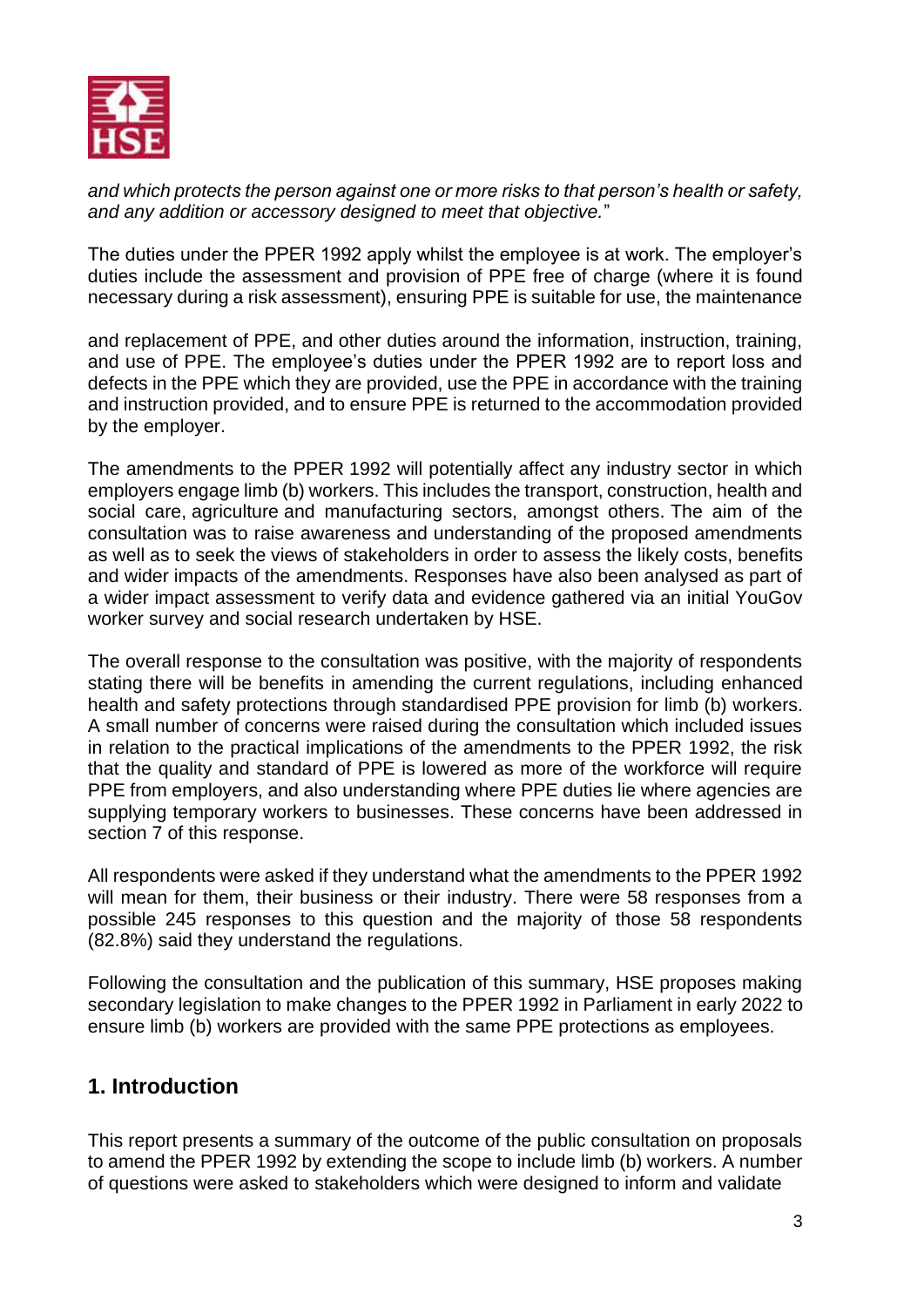

cost assumptions that were made in an initial consultation stage impact assessment<sup>5</sup>. The final impact assessment estimates likely costs, benefits and wider impacts of the amendments and will be published alongside the amendments to PPER 1992 on legislation.gov.uk.

PPE is defined in the regulations as "all equipment (including clothing affording protection against the weather) which is intended to be worn or held by a person at work and which protects the person against one or more risks to that person's health or safety, and any addition or accessory designed to meet that objective."

In the UK, the ERA 1996 defines worker. The definition has two limbs, (a) and (b), limb (a) captures those with a contract of employment. This group are employees under the Health and Safety at Work etc. Act 1974 ("HSWA") and are already in scope of the PPER 1992. Limb (b) captures those who generally have a more casual employment relationship and work under a contract for service; this group are known as limb (b) workers and do not currently come under the scope of the PPER 1992.

Generally, limb (b) workers:

- carry out casual or irregular work for one or a number of organisation(s),
- receive holiday pay, but not other employment rights such as the minimum period of statutory notice, after one month of continuous service
- only carry out work if they choose to
- have a contract or other arrangement to do work or services personally for a reward (the contract doesn't have to be written) and they only have a limited right to send someone else to do the work, for example, swapping shifts with someone on a pre-approved list (subcontract)
- are not in business for themselves (they do not advertise services directly to customers who can then also book their services directly)

'Worker' is not currently defined in the PPER 1992, and so the amending regulations will draw on the definition of worker from s230(3) of the ERA 1996<sup>6</sup>. The proposed definition in the amendments to PPER 1992 is as follows:

*"worker" means an individual who has entered into or works under—*

*(a) a contract of employment; or*

*(b) any other contract, whether express or implied and (if it is express) whether oral or in writing, whereby the individual undertakes to do or perform personally any work or services for another party to the contract whose status is not by virtue of the contract that of a client or customer of any profession or business undertaking carried on by the individual;* 

*and any references to a worker's contract shall be construed accordingly.*

<sup>5</sup> [PPE consultation stage impact assessment](https://consultations.hse.gov.uk/hse/cd289-amends-ppe-work-regs-1992/supporting_documents/pperconsultationimpactassessment.pdf)

<sup>6</sup> [Employment Rights Act 1996 \(legislation.gov.uk\)](https://www.legislation.gov.uk/ukpga/1996/18/section/230)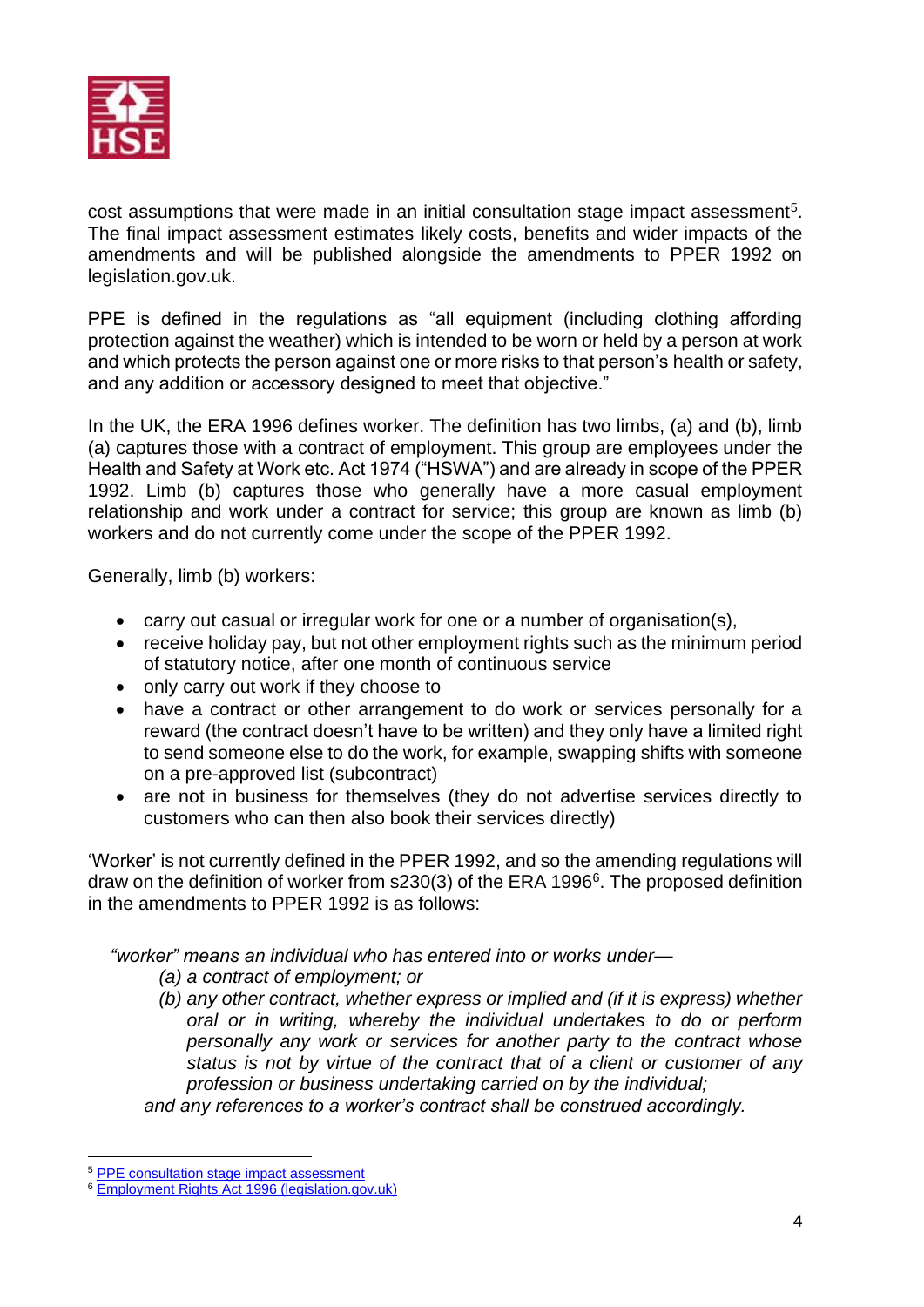

# <span id="page-4-0"></span>**i. Previous communications with stakeholders**

Ongoing stakeholder engagement since the court judgment has been an integral part of understanding the implications of the proposed amendments. HSE contacted representatives from the IWGB, as well as engaging with key stakeholders such as industry leaders in the construction, manufacturing, agriculture and waste and recycling sectors, and unions who provided their views and raised awareness of the proposed changes. This enabled HSE to receive valuable insight on the key issues and wider impacts for stakeholders and obtain evidence of potential implementation costs that HSE would explore during public consultation.

# <span id="page-4-1"></span>**ii. Public consultation**

The formal public consultation ran from 19<sup>th</sup> July until 17<sup>th</sup> August 2021. This four-week period is shorter than HSE would normally consult. This is because the decision to amend the PPER 1992 has been made by the Secretary of State for the Department of Work and Pensions in response to a court judgment handed down in November 2020, and the main aim of the consultation was to raise awareness of the decision and gain insight into potential costs arising from the amendments to PPER 1992. For this reason, it was considered proportionate to consult for a shorter period of time in order to implement changes to the PPER 1992 as soon as possible.

Prior to the consultation being launched, HSE policy sector leads identified key stakeholders. HSE informed these stakeholders of the proposed amendments and the aim of the consultation. A HSE E-bulletin was also sent to stakeholders in more than 20 industries including cleaning, diving, education, entertainment and leisure, health and social care services, ports and logistics, schools and waste and recycling. It also reached local government, health & safety representatives and enforcement authorities. This e-bulletin was opened/clicked on by 89,723<sup>7</sup> stakeholders.

Respondents were encouraged to reply using the online questionnaire; general narrative responses were also received from respondents and these are included in the consultation analysis. This analysis is designed to be read in conjunction with the consultation and related information at: CD289 - [Amendments to the Personal Protective](https://consultations.hse.gov.uk/hse/cd289-amends-ppe-work-regs-1992/)  [Equipment at Work Regulations 1992 consultation -](https://consultations.hse.gov.uk/hse/cd289-amends-ppe-work-regs-1992/) HSE Consultation Hub.

HSE received 245 responses to the consultation and two letter responses. Not all respondents answered every question, and similarly, not all gave comments that supported their response. A proportion of the consultation was left unanswered by many respondents. Responses from those who identified as limb (b) workers were proportionately low in comparison to responses from businesses and their representatives.

 $<sup>7</sup>$  This number includes multiple 'opens' by the same individual, as well as any opens where recipients have</sup> forwarded on the bulletin to colleagues/contacts who would not have received the bulletin initially.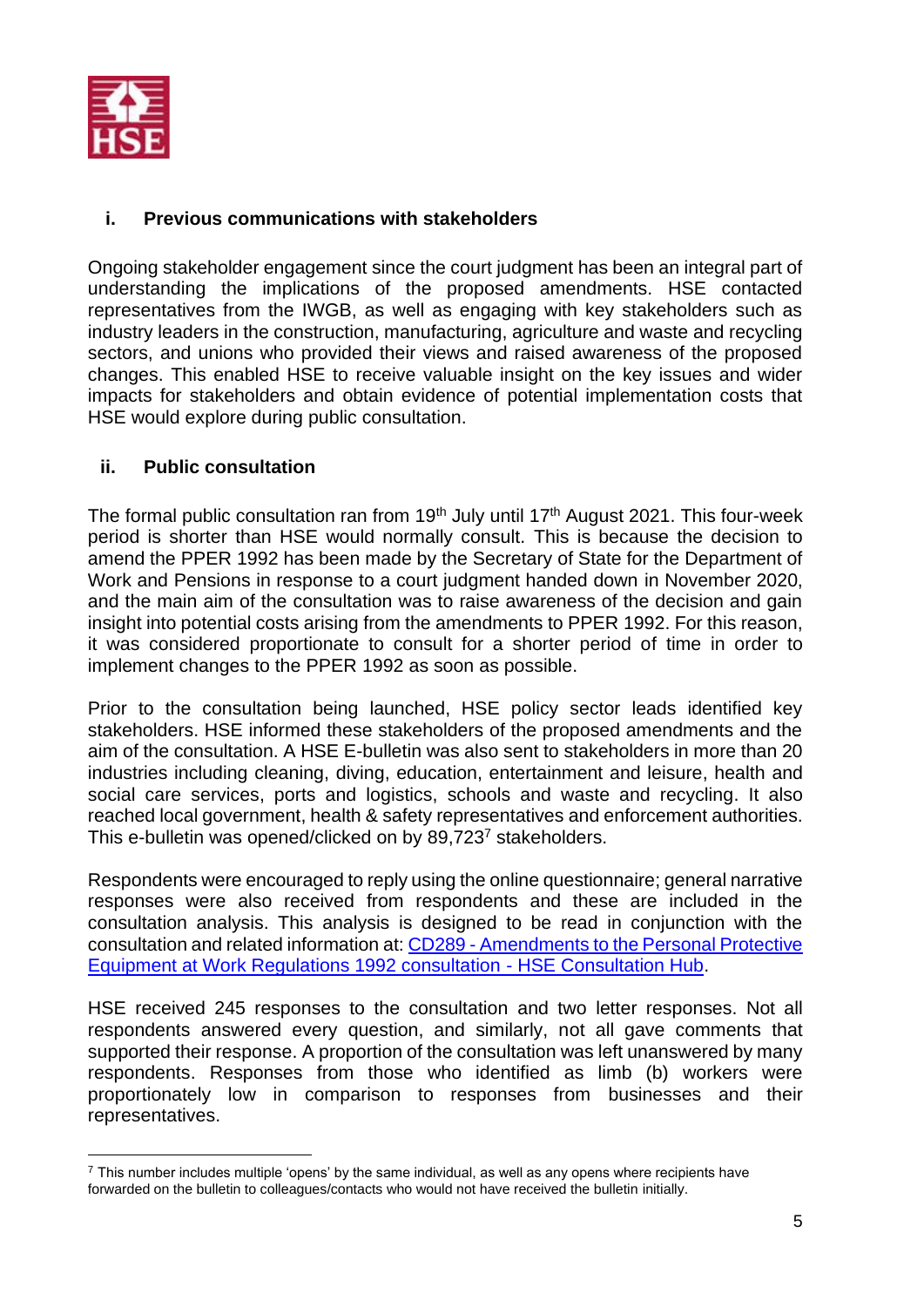

This consultation response is not considered representative of all the potential impacts of the proposed amendments to PPER 1992. Responses are considered indicative of impacts as a result of the method of data collection being prone to self-selection bias. All evidence presented in this consultation response summary is therefore only indicative of parties affected and does not necessarily represent full impacts of the proposed regulation amendment.

# <span id="page-5-0"></span>**2. Respondent demographics**

# <span id="page-5-1"></span>**i. Who responded to the consultation?**

An opening mandatory question asked what capacity the respondent was responding in, and then stakeholders were asked a series of questions based on their response.

| <b>Respondent category</b>                        | No. of responses |
|---------------------------------------------------|------------------|
| A worker                                          | 85               |
| An organisation that represents workers           |                  |
| A company/business                                | 73               |
| An organisation that represents industry/business | 13               |
| Other                                             | 65               |
| <b>Total</b>                                      | 245              |

Of the 245 online responses, 35% were from workers and 30% businesses and 27% responded 'Other'. The breakdown of those who responded 'Other' is below and was mainly made up of health and safety professionals, consultants and trainers. This category also included responses from a Local Authority, an occupational health physician, and an environmental health representative, as well as a regulator.

| <b>Breakdown of 'other'</b>              | No. of responses |
|------------------------------------------|------------------|
|                                          |                  |
| H&S professionals                        | 17               |
| H&S consultant/trainer                   | 14               |
| H&S manager                              | 8                |
| Other (charities and interested parties) | 8                |
| Safety advisor                           | 8                |
| Public and third sector                  | 3                |
| Worker or worker representative          | 3                |
| Managers                                 | 3                |
| Self employed                            | 1                |
| <b>Business</b>                          | $\theta$         |
| <b>Total</b>                             | 65               |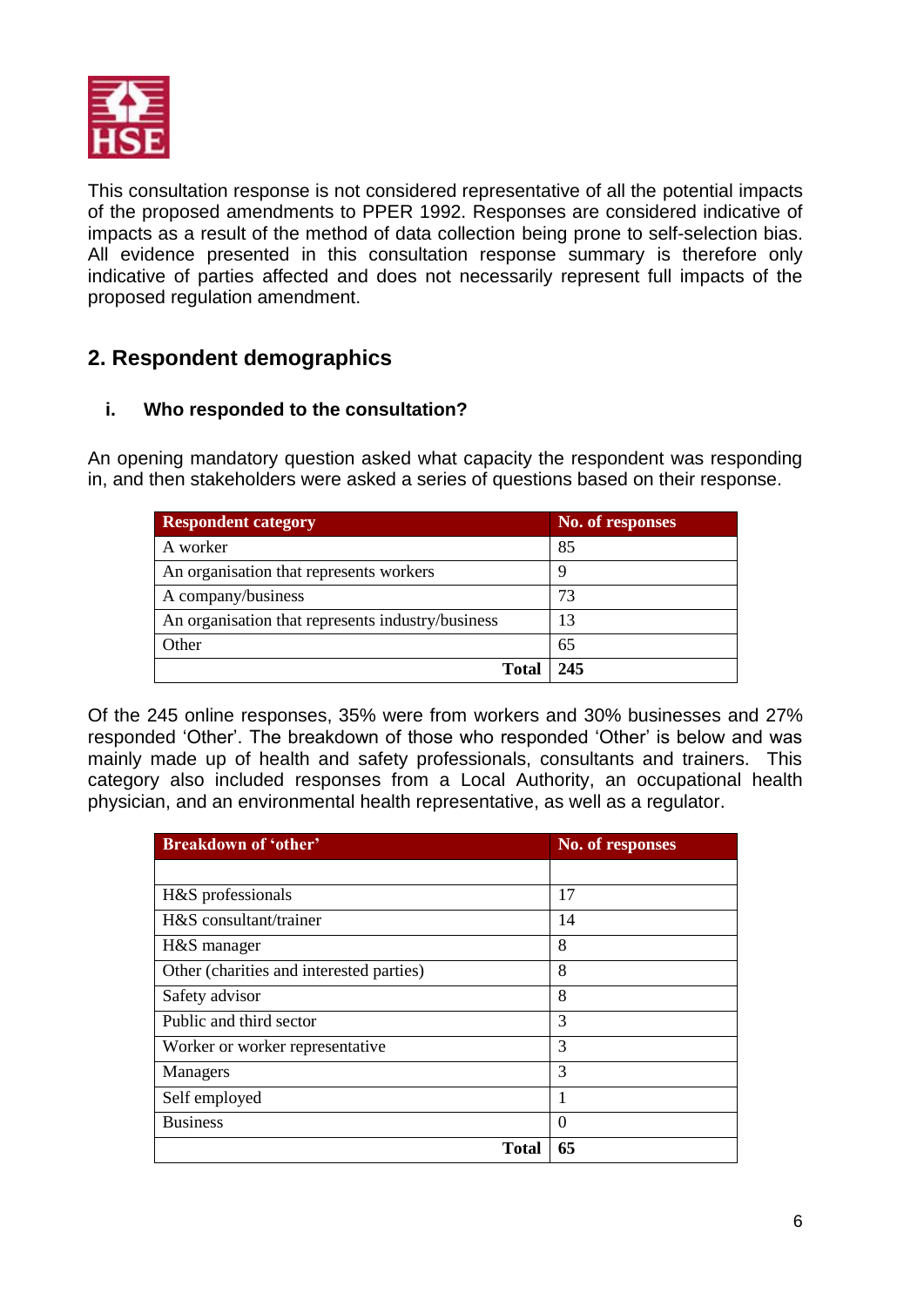

#### **Workers and Worker Representatives**

A question was asked to both workers and their representatives to determine whether a) the worker was a limb (b) worker, or b) the representative was specifically representing limb (b)

workers<sup>8</sup>. Although 85 workers responded to the consultation, only 6 of these workers regarded themselves to be limb (b) workers and therefore fall into scope of the proposed amending regulations. Eight of the 9 representatives of workers said their organisations represented limb (b) workers.

| Limb (b) worker                | $\vert$ 6 (of 85 workers)         |
|--------------------------------|-----------------------------------|
| Limb (b) worker representative | 8 (of 9 workers' representatives) |
| Total   $14$                   |                                   |

Together there are 14 responses from workers and their representatives that fall into scope. In total that makes up 6% of all 245 responses. This low response rate from workers who identify as limb (b) workers introduced analysis difficulties; and allowed for little detail to be gathered other than what sectors and areas they may work in.

#### **Business and Business Representatives**

38 of 73 businesses said they currently have limb (b) workers and 7 of 13 business representatives said they represent businesses that have limb (b) workers.

| Businesses with limb (b) workers                    | 38 (of 73 businesses)              |
|-----------------------------------------------------|------------------------------------|
| Representatives of businesses with limb (b) workers | 7 (of 13 business representatives) |
| Total $ 45$                                         |                                    |

Specific questions were devised for these 2 categories of respondents that focused on related costs of PPE, familiarisation, assessing PPE suitability, and cleaning and maintenance that are summarised in section 4.

# <span id="page-6-0"></span>**ii. Business response: Business size by no. of employees**

The categories of businesses by size (or by number of employees) with the most limb (b) workers was 7 responses between 100-249 and 6 responses between 250-499. Small and micro business were in the minority of responses. All other businesses had either 2 or 3 responses.

<sup>&</sup>lt;sup>8</sup> As Employment Status for employment rights is complex to determine and spans a wide range of different working relationships, individuals or limb (b) workers responding to the consultation may have not been able to identify with the simplified characteristics of limb (b) workers defined during the consultation. For example, if an individual misinterpreted one of the characteristics around a limb (b) worker this may have impacted their response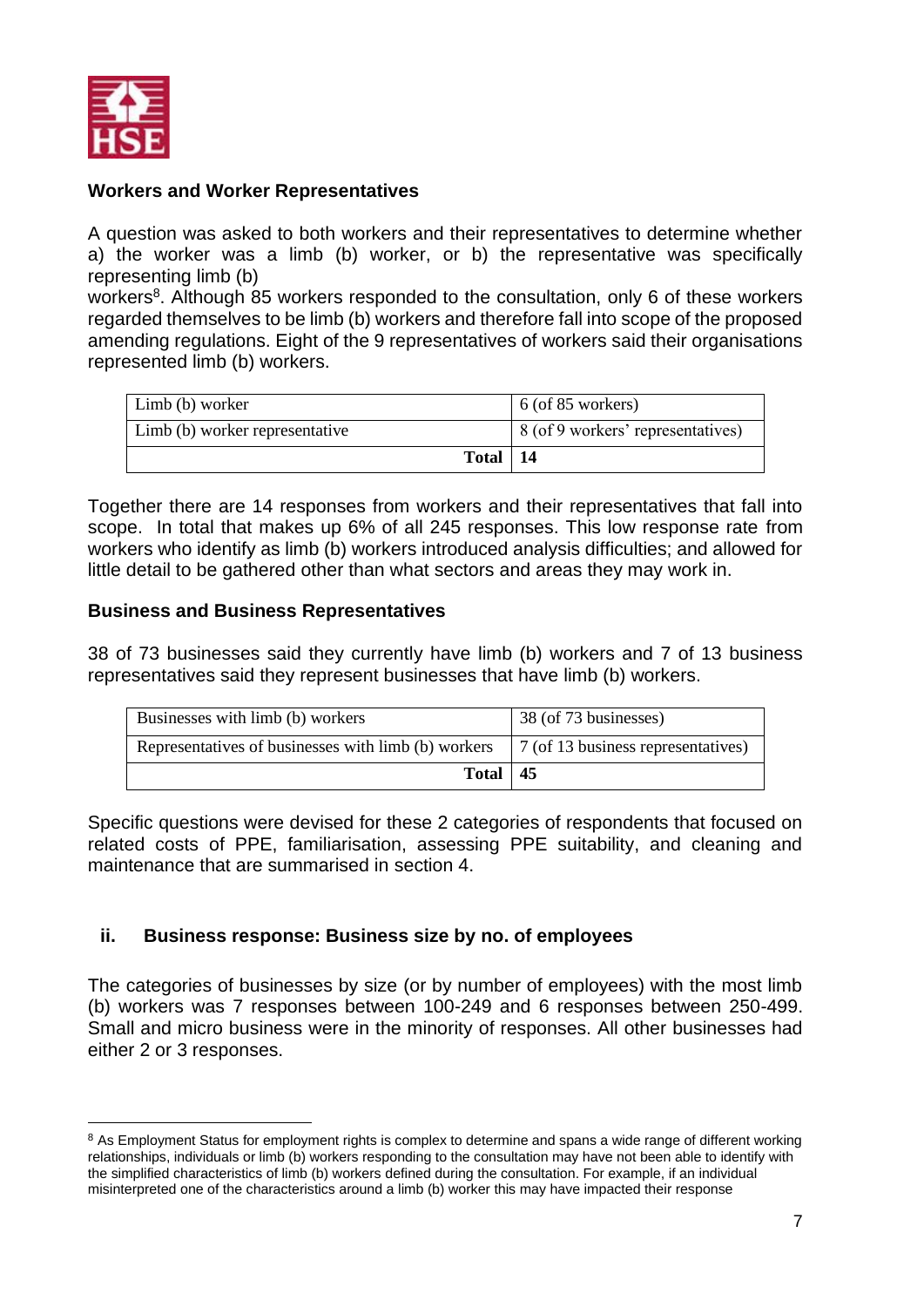

| <b>Business size (no. of employees)</b> | <b>No. of business</b><br>responses |
|-----------------------------------------|-------------------------------------|
| $10,000 - 49,999$                       | 3                                   |
| $5,000 - 9,999$                         | 3                                   |
| $2,000 - 4,999$                         | 3                                   |
| $1,000 - 1,999$                         | 3                                   |
| $500 - 999$                             | $\overline{2}$                      |
| $250 - 499$                             | 7                                   |
| $100 - 249$                             | 6                                   |
| $50 - 99$                               | $\overline{2}$                      |
| $20 - 49$                               | 5                                   |
| $10 - 19$                               | $\overline{2}$                      |
| $5 - 9$                                 | 1                                   |
| $2 - 4$                                 | 1                                   |
| $\mathbf{1}$                            | $\Omega$                            |
| <b>Total</b>                            | 38                                  |

## <span id="page-7-0"></span>**iii. Business response: % of workforce who are limb (b) workers**

36 of 38 businesses with limb (b) workers responded to this question. 53% of businesses that have limb (b) workers said that their workforce is comprises of between 1-10% of limb (b) workers, with fewer than 4 responses for any other range. One business said all of its workforce were limb (b) workers, and 2 businesses said 91-99% of their workforce were limb (b) workers.

| % of Limb (b) workers in workforce | <b>No. of responses</b> |
|------------------------------------|-------------------------|
| All are limb (b) workers $(100\%)$ | 1                       |
| Between 91% and 99%                | 2                       |
| Between 81% and 90%                | 1                       |
| Between 71% and 80%                | $\Omega$                |
| Between 61% and 70%                | 3                       |
| Between 51% and 60%                | 1                       |
| Between 41% and 50%                | 2                       |
| Between 31% and 40%                | 2                       |
| Between 21% and 30%                | 0                       |
| Between 11% and 20%                | 5                       |
| Between 1% and 10%                 | 19                      |
| Total                              | 36                      |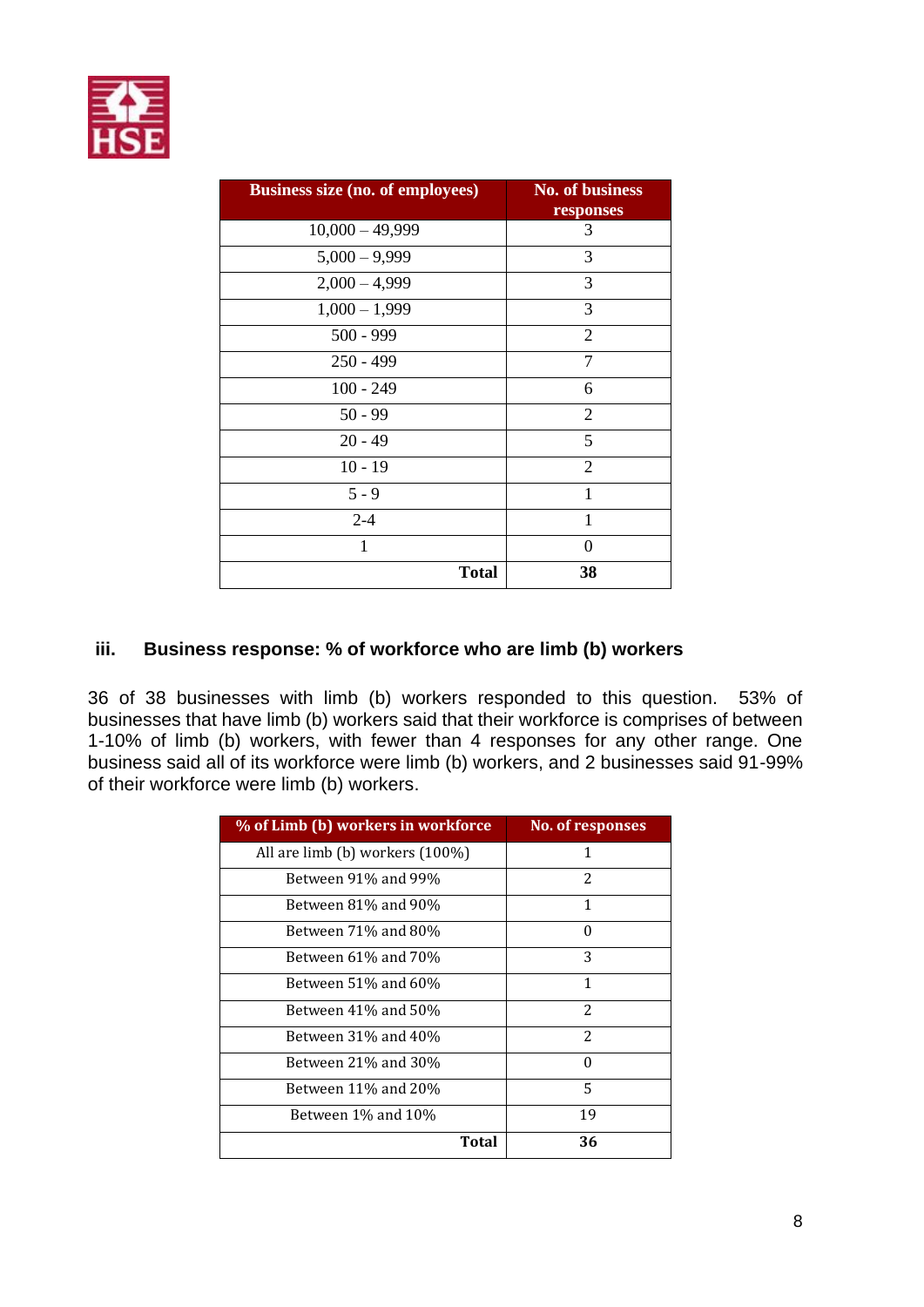

# <span id="page-8-0"></span>**iv. Which sectors do limb (b) workers work in?**

The sectors where limb (b) workers are found are important in order to understand the types of PPE that may be required; and which employers may have to start providing PPE if they are not already doing so.

One of the questions in an initial YouGov worker survey, conducted prior to consultation to support the consultation stage impact assessment, was designed to gain an understanding of what sectors limb (b) workers work in. Assumptions could not be made based on responses to the worker survey due to a proportionately low response rate, and therefore this question was asked in the consultation in order to inform the final impact assessment.

## **Workers and worker representatives**

Not all limb (b) workers or their representatives that responded to this consultation question identify what sectors limb (b) workers are found in. Of those who did respond, the main sectors identified were construction and transportation and storage, followed by professional and technical activities, arts and entertainment, and manufacturing. 50% of limb (b) worker respondents have said they work in 'other' sectors, which included the wind industry, risk-management, a Local Authority and field ecology and geology.

# **Businesses with limb (b) workers**

All 38 businesses who said they have limb (b) workers responded to the question of which sector they operate in; the majority of respondents indicated that they are part of the construction and manufacturing sectors, and 4 responded with 'other' (total facilities management, provision of social housing including repairs and maintenance, public transport, waste, water and energy.

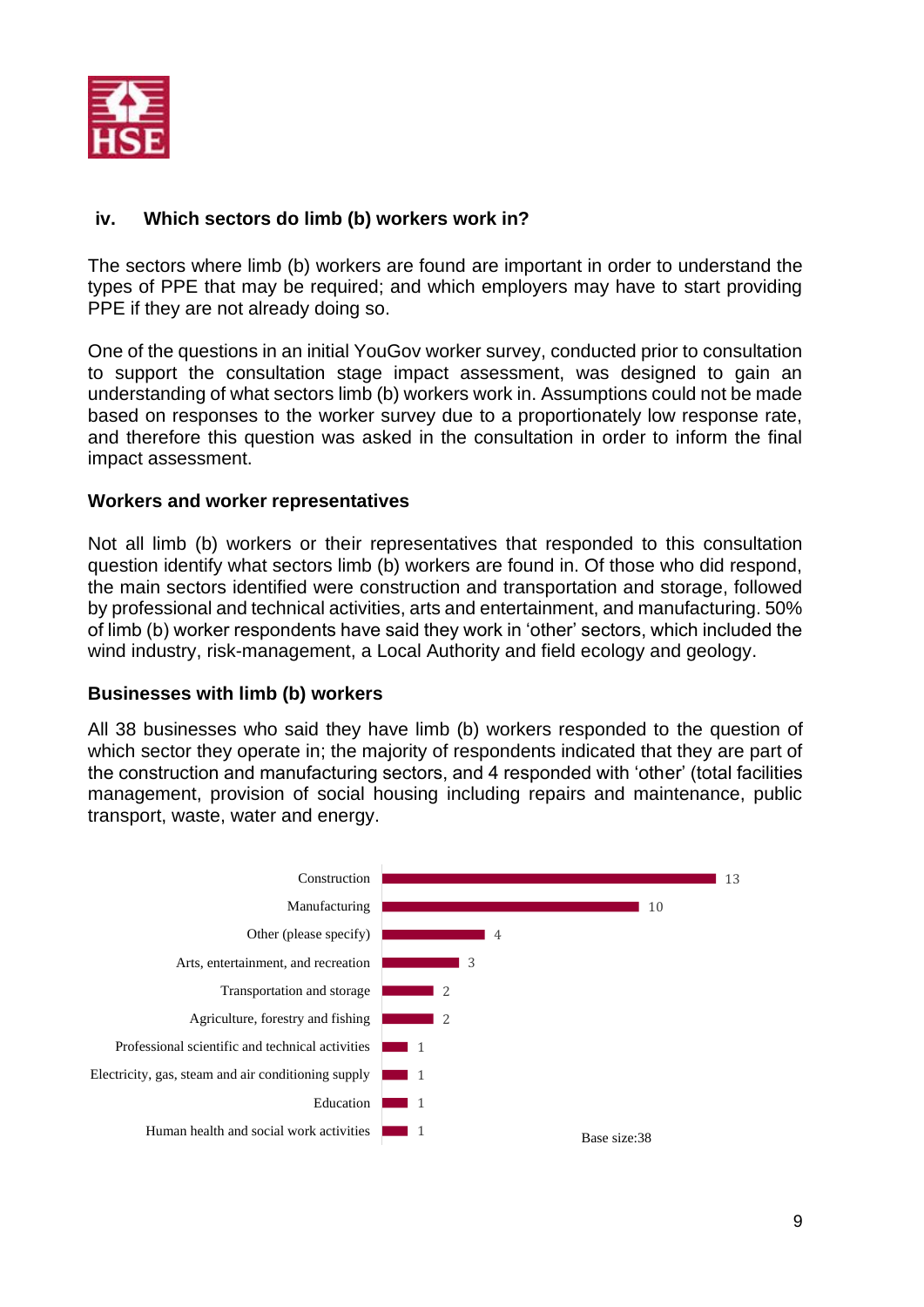

# **Organisations representing businesses with limb (b) workers**

All 7 organisations that represent businesses with limb (b) workers responded to the question if which sector they operate in. One organisation specified cleaning under 'other'.



Although overall responses do indicate that a large number of limb (b) workers may be in the manufacturing and construction sectors, the research undertaken for the impact assessment shows that limb (b) workers can be found in many different sectors; it is possible there is response bias here, as it is possible that more businesses that have limb (b) workers who require PPE will have responded to this consultation, rather than those businesses who have limb (b) workers who do not require any PPE and will therefore not be affected by the amending PPE regulations.

# <span id="page-9-0"></span>**v. What type of work do limb (b) workers tend to do?**

# **Businesses with limb (b) workers**

This question was asked in a tick box format and businesses were asked to select **all** of the types of work their limb (b) workers may undertake. While there are 38 responses to this question, each of these individuals may have selected more than one role for their limb (b) workers, which increases the items selected to 60.



\*Respondents were able to select multiple items, so total responses differ from items selected.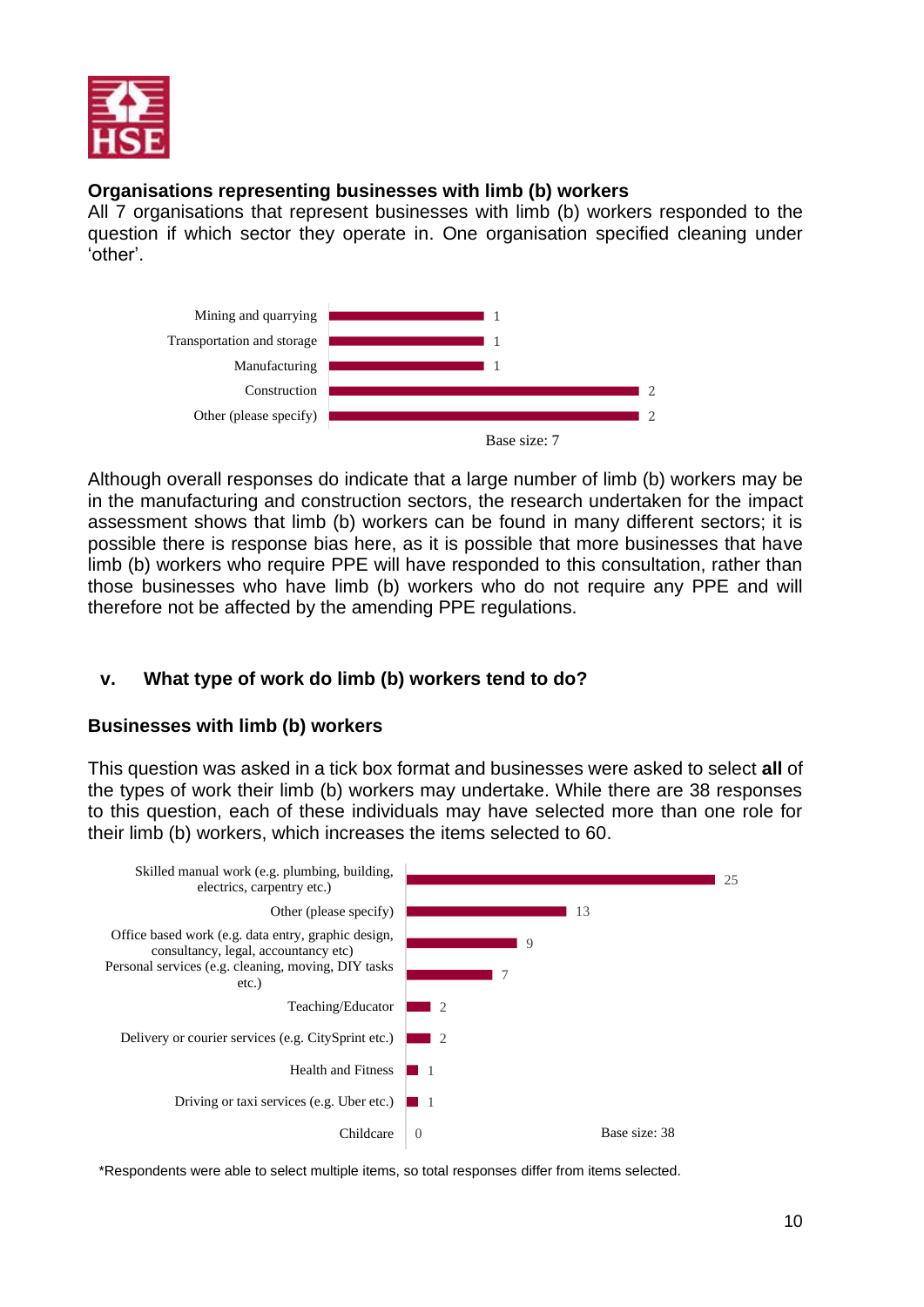

Of the 38 businesses that responded to this question, the top three types of work selected that limb (b) workers tend to do were skilled manual (25); 'other' (13); and office-based work (9).

Eleven of the 13 'other' types of work selected included detailed text responses such as: self-employed or fixed term contract workers, or workers operating through shell companies; unskilled manufacturing; waste treatment and collection, water treatment; customer assistance; provision of care; factory operatives and simple manual tasks; unskilled manual work; agricultural & farm work; bar work and landscape management; and catering and hospitality.

## **Organisations representing businesses with limb (b) workers**

Of the organisations that represented businesses with limb (b) workers, 5 said limb (b) workers do skilled manual work, 2 said office-based work and 2 said delivery or courier services.



<span id="page-10-0"></span>\*Respondents were able to select multiple items, so total responses differ from items selected.

# **vi. Limb (b) workers that work with employees**

All respondents were asked, "In your experience, do limb (b) workers and employees tend to work alongside each other on the same tasks? - Please choose one". Respondents were able to select 'Yes', 'No', 'Sometimes', and 'Don't know / Unsure'.

#### **Businesses and organisations representing businesses with limb (b) workers:**

| All responses Limb (b) who work with     |               |               |
|------------------------------------------|---------------|---------------|
| employees                                | <b>Counts</b> | $\frac{0}{0}$ |
| All responses that 'Yes' limb (b)        | 19            | 42%           |
| workers work with employees.             |               |               |
| All responses that 'Sometimes' limb (b)  | 24            | 53%           |
| workers work with employees.             |               |               |
| All responses that 'No' limb (b) workers |               | 4%            |
| work do not work with employees.         |               |               |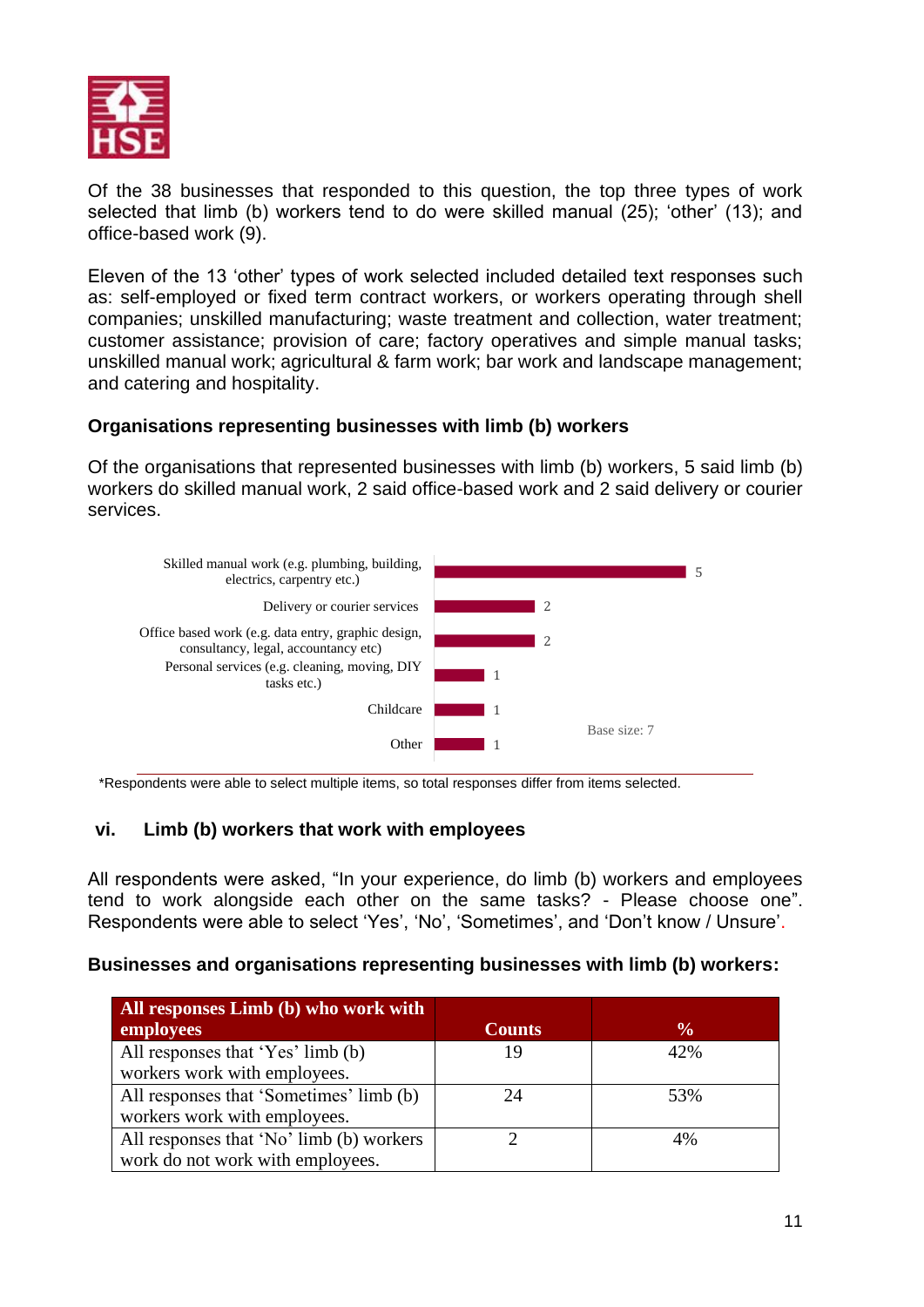

| All responses that 'didn't know/ unsure' |    | $0\%$    |
|------------------------------------------|----|----------|
| if limb (b) workers work with            |    |          |
| employees.                               |    |          |
|                                          | 43 | $96%$ ** |
| Sum of all responses that selected limb  |    |          |
| (b) workers 'sometimes' work with        |    |          |
| employees or 'yes' always work with      |    |          |
| employees.                               |    |          |
| Total*                                   |    |          |

\*Respondents were able to select multiple items, so total responses differ from items selected.

\*\*Figures do not sum due to rounding.

# **Limb (b) workers and organisations representing of limb (b) workers:**

| All responses Limb (b) who work with     |                |               |
|------------------------------------------|----------------|---------------|
| employees                                | <b>Counts</b>  | $\frac{6}{9}$ |
| All responses that 'Yes' limb (b)        | 9              | 64%           |
| workers work with employees.             |                |               |
| All responses that 'Sometimes' limb (b)  | $\overline{4}$ | 29%           |
| workers work with employees.             |                |               |
| All responses that 'No'. Limb (b)        |                | 7%            |
| workers work do not work with            |                |               |
| employees.                               |                |               |
| All responses that 'didn't know/ unsure' | $\Omega$       | $0\%$         |
| if limb (b) workers work with            |                |               |
| employees.                               |                |               |
| Sum of all responses that selected limb  | 13             | $93\%**$      |
| (b) workers 'sometimes' work with        |                |               |
| employees or 'yes' always work with      |                |               |
| employees.                               |                |               |
| Total*                                   | 14             |               |

\*Respondents were able to select multiple items, so total responses differ from items selected.

\*\*Figures do not sum due to rounding.

For all responses, approximatly 95% of businesses or their representatives report that their limb (b) workers work with employees some or all of the time.

# <span id="page-11-0"></span>**3. Who pays for and provides PPE currently?**

The table below shows there was a general lack of agreement as to whether employers provide PPE to limb (b) workers. There was a proportionately lower response rate from limb (b) workers and their representatives. There were 6 limb (b) worker responses, 8 responses from limb (b) worker representatives, 38 responses from businesses and 7 responses from representatives of businesses who have limb (b) workers.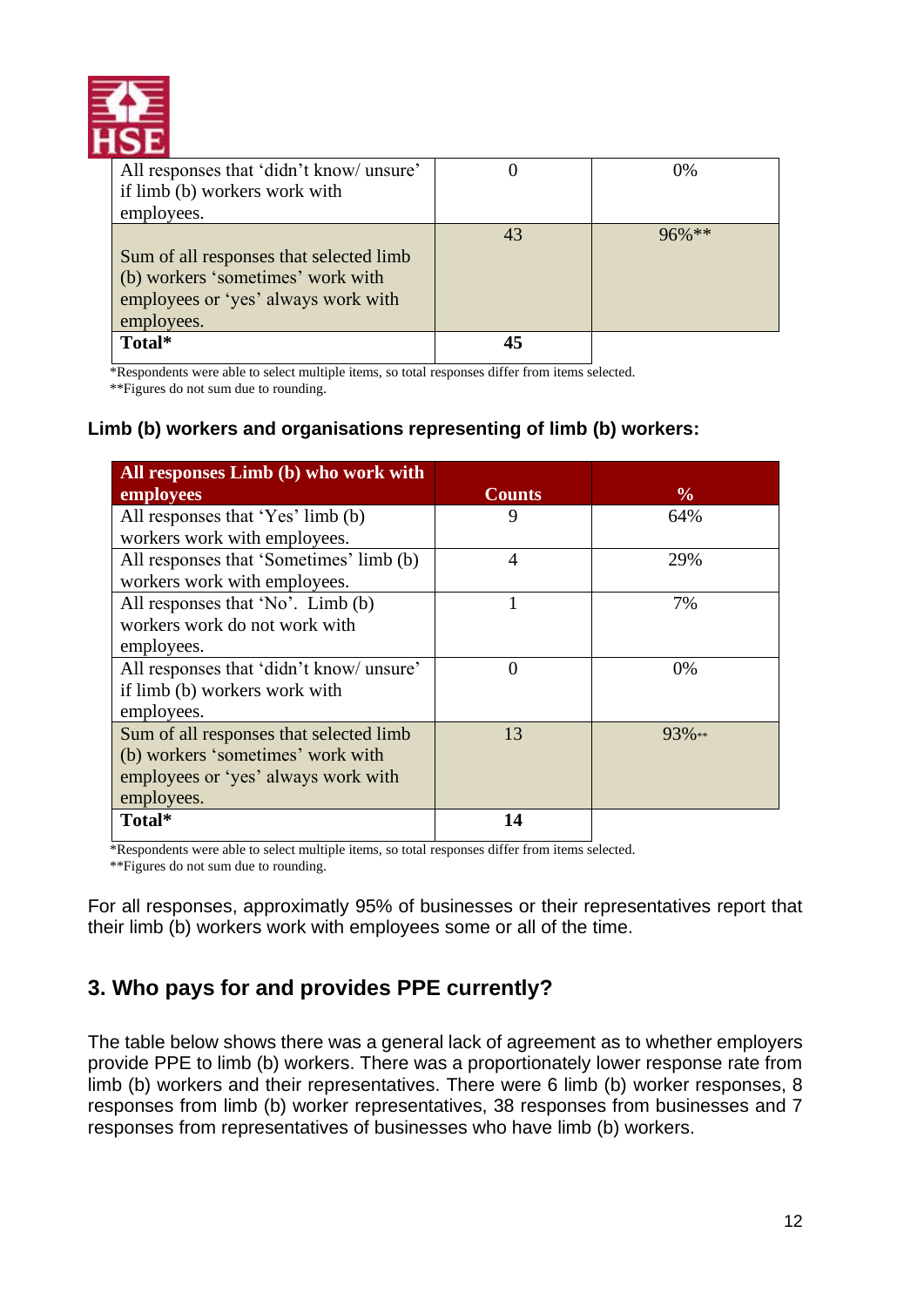

|                               | <b>PPE</b> bought<br>by $limb(b)$<br>workers | Counts* | <b>PPE</b> bought by<br>employer | Counts* |
|-------------------------------|----------------------------------------------|---------|----------------------------------|---------|
| Limb (b) workers and<br>reps  | 83%                                          | 35      | 17%                              | 7       |
| Business and business<br>reps | 25%                                          | 44      | 75%                              | 131     |
| <b>Total</b>                  | 37%                                          | 79      | 63%                              | 138     |

\*Respondents were able to select multiple items, so total responses differ from items selected.

## **Top 3 PPE items limb (b) workers require and who pays for them**

#### **Limb (b) workers and their representatives' responses**

The top 3 PPE items that limb (b) workers and their representatives said they require were gloves, safety boots and high-visibility jackets. The majority stated they provide and pay for their own PPE.

| Limb (b) workers and representatives* |                      |                         |  |
|---------------------------------------|----------------------|-------------------------|--|
| Top 3 PPE items<br>required           | <b>Business Pays</b> | Limb (b) worker<br>pays |  |
| Gloves (general handling)             |                      |                         |  |
| <b>Safety Boots (protective</b>       |                      |                         |  |
| caps)                                 |                      |                         |  |
| <b>High-Visibility Jackets</b>        |                      |                         |  |

\*Respondents were able to select multiple items, so total responses differ from items selected.

#### **Businesses with limb (b) workers and their representatives' response**

The top PPE items businesses and their representatives said limb (b) workers require were safety spectacles, googles and safety boots. Respondents were able to select multiple items, so total responses differ from items selected.

Although both agree that safety boots are in the top 3 PPE items required, they disagree on who provides and pays for them: businesses tend to say they provide and pay for PPE; and limb (b) workers say they tend to provide and pay for their PPE.

| <b>Business and representatives*</b> |                      |                 |  |
|--------------------------------------|----------------------|-----------------|--|
| Top 3 PPE items                      |                      | Limb (b) worker |  |
| required                             | <b>Business Pays</b> | pays            |  |
| Safety spectacles                    |                      |                 |  |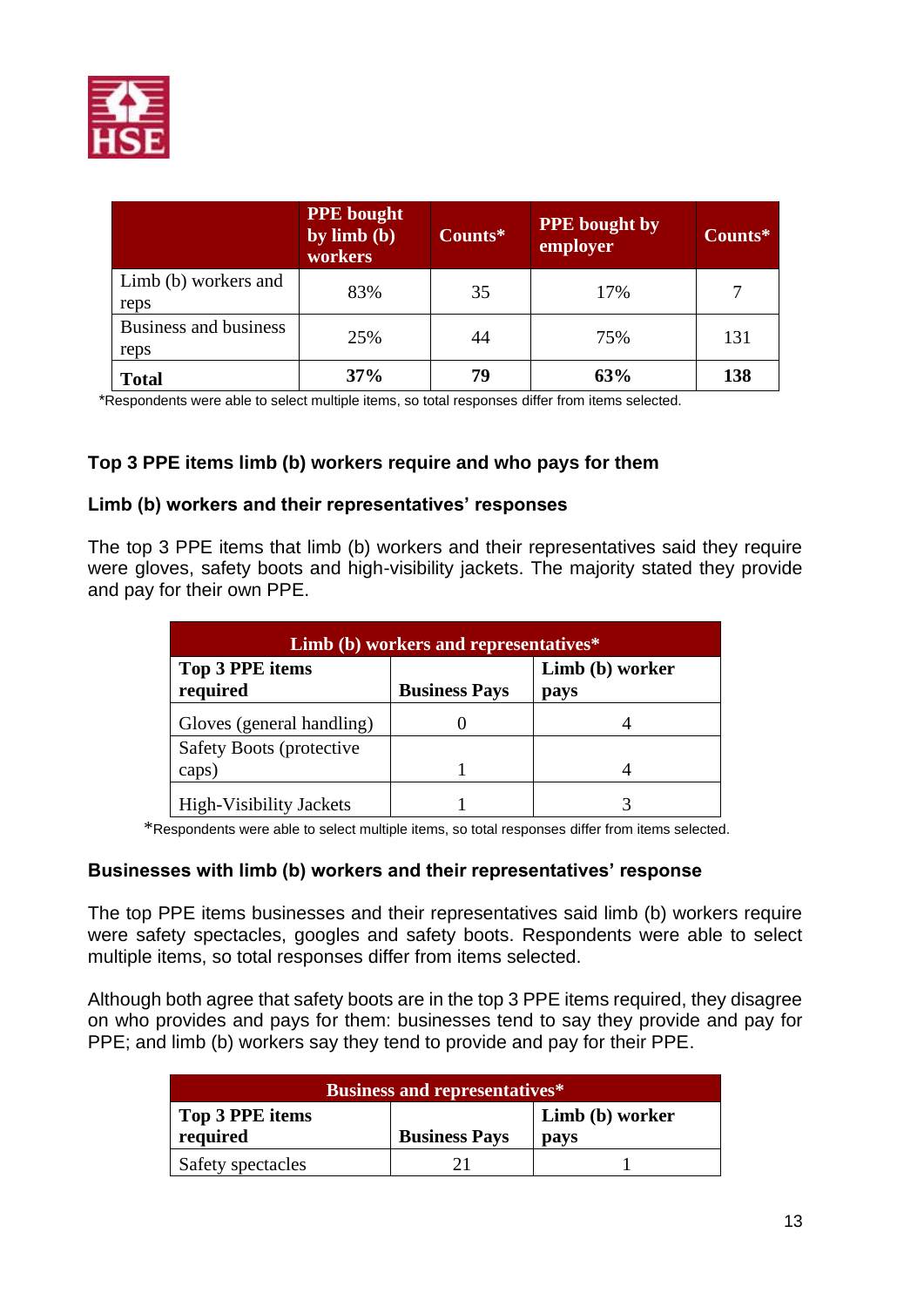

| Goggles                         |  |
|---------------------------------|--|
| <b>Safety Boots (protective</b> |  |
| caps                            |  |

\*Respondents were able to select multiple items, so total responses differ to items selected.

This disparity could be due to the sectors that responded to the consultation. The sectors that believe they may be most affected by the PPER 1992 amendments are the most likely to respond and the majority of responses for businesses with limb (b) workers and their representatives represented the construction and manufacturing sectors. Businesses and their representatives who responded mostly employed skilled manual workers. Limb (b) workers and representatives who responded mostly undertook tasks other than skilled manual work. Due to low response rate from limb (b) workers and their representatives this breakdown has not been presented.

# <span id="page-13-0"></span>**4. Costs**

## <span id="page-13-1"></span>**i. Average cost of purchasing PPE**

In order to estimate the average cost of PPE per year, HSE collected data from members of the British Safety Industry Federation on retail pricing of PPE; and from a YouGov workers survey to generate an estimate of £284 per year per head.

In order to test this estimate during public consultation, the following question was asked to all respondents:

"We estimate that, on average, the cost of purchasing PPE per worker in GB may be around £284.00 per year or £24.00 per month (figures do not sum due to rounding). Do you think this estimate is: [too high/low etc]"



From 245 responses, 50% of respondents thought that the estimate was about right, 15% said £284 was too high or much too high, 23% said it was too low or much too low, and 11% were unsure.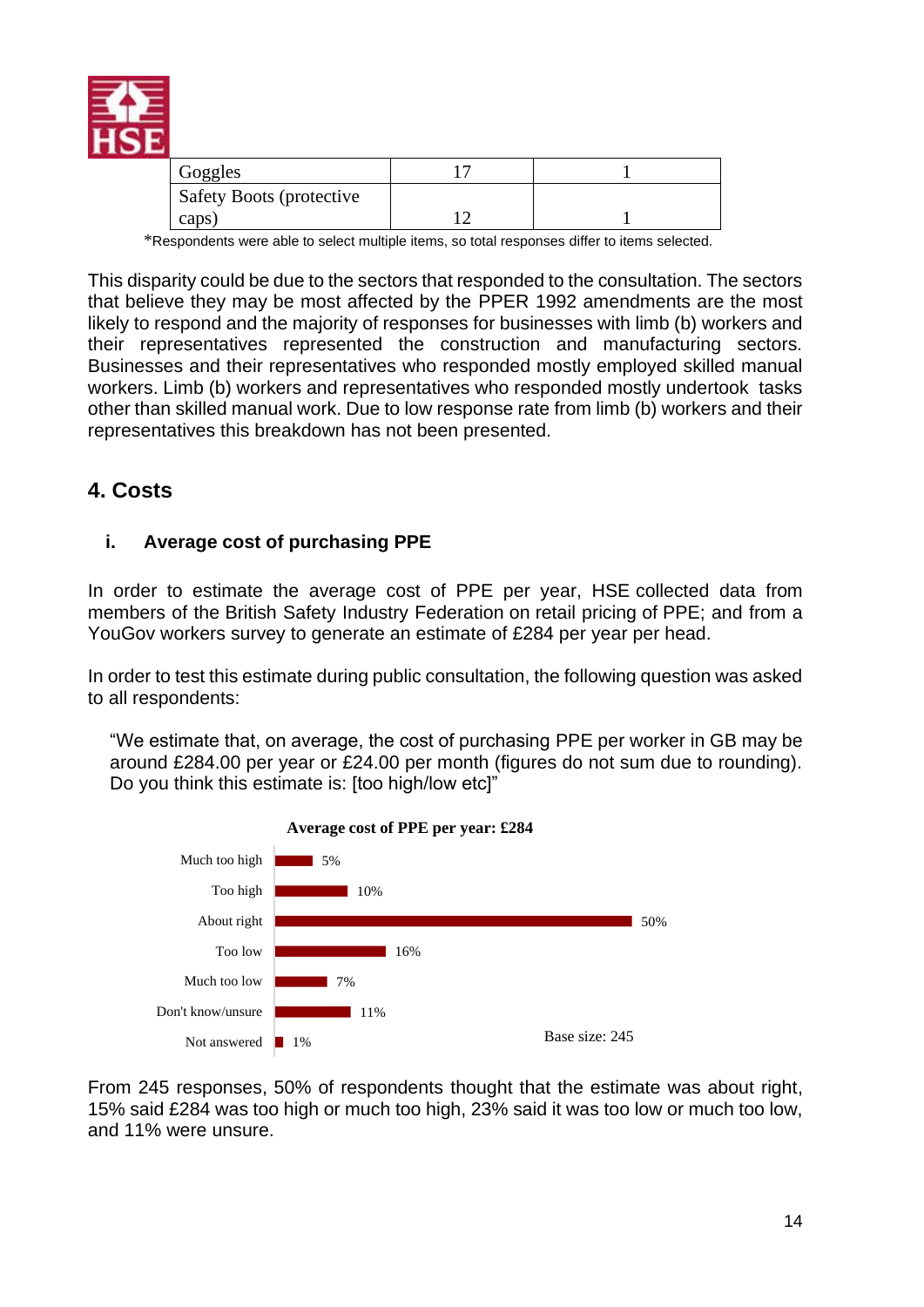

As a follow up to the above question we invited participants to provide a qualitative response to the question (in addition to the tickbox approach). Of the 98 responses we received for this question, 51 responses provided comments with numerical estimates. Average numerical estimates varied quite widely and most lacked enough context to distinguish whether figures given were monthly or yearly cost estimates. Due to this, these figures should merely be used as a guide to reflect the largest proportion of comments that disagree with the estimate of £284 per year.

Of the 51 comments given with a numerical estimate 43 cited that the cost estimates were too high or too low. Please see below for the breakdown:

- 29 (57%) thought that the estimate of £284 per year was too high.
- 14 (27%) thought that the estimate of £284 per year was too low.

Average cost figures from 5 numerical estimates (with 1 comment discounted as not applicable) was £401.34 per worker. This average cost suggests that the average annual cost of PPE is greater than £284. These comments gave no context to identify if the figure given meant cost per month or cost per year. Therefore, these figures are not generalisable.

However, 33 of these comments provided numerical estimates which explicitly stated a per month or per year cost which suggests an annual average PPE cost of £479 per worker (£44 per month). This average cost suggests that the average annual cost of PPE is greater than £284.

The difference in base sizes between responses to this question and the previous question (where a large proportion of a larger base size said that the cost estimate (£284) was 'about right') provides valid reasoning as to why the cost estimate of £479 would not be considered as accurate. The estimate of £479 relies on a small number of uncertain qualitative responses (33) and we have decided to retain £284 per year as a lower bound for estimating PPE costs in the impact assessment

A final estimate in the impact assessment has been produced using a range of sources as well as the consultation responses and this suggests an estimate of £284 per year is reasonable lower bound. The final best estimate is modestly higher which is supported by the qualitative responses above and can be reviewed in the final published impact assessment.

#### <span id="page-14-0"></span>**ii. Familiarisation**

When the PPER 1992 are amended, some organisations will need to spend time understanding what the change means for them, constituting an additional cost to business. HSE experts estimated that it would take approximately one hour for organisations to familiarise themselves with the proposed amendment and supplementary guidance. The following question was asked to all business and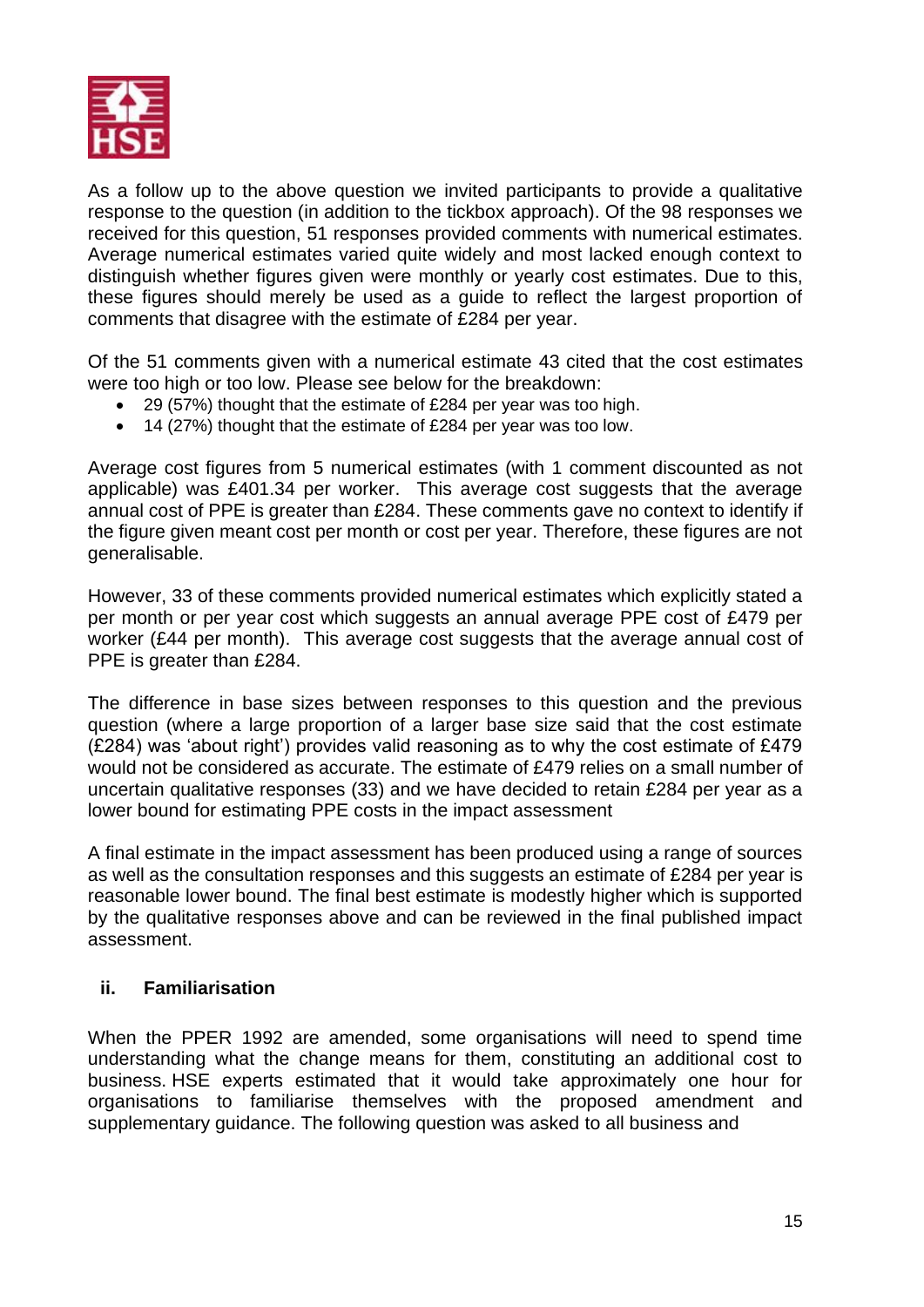

business representatives to test this assumption during public consultation and inform the final impact assessment:

'We estimate that it will take about 1 hour on average to read and understand the proposed amendment (and the supplementary guidance) to give limb (b) workers the same rights to PPE at work as employees – Please choose one. [too high/too low etc]'.

44 responses were received, 37 from businesses and 7 from business representatives. 68% of respondents said 1 hour is 'about right', 9.1% said 'too high, 15.9% said 'too low', and 6.8% weren't sure.



A majority of respondents thought that the estimate was about right. Therefore, the assumption can be made that it will take an average of one hour per business to familiarise themselves with the proposed amendments to the PPER 1992.

# <span id="page-15-0"></span>**iii. Suitability**

Amendments to the PPER 1992 will place an additional requirement for some employers to assess whether the PPE they provide to limb (b) workers is suitable for a task. For example, all PPE provided to limb (b) workers must comply with British or international standards as part of a suitability assessment.

This must be performed once for each item of PPE provided by an employer for a particular role. For example, should a business have 10 workers each requiring the same item of PPE and performing the same role, the business would have to assess the suitability of this item once for the role, rather than individually for each of the 10 workers.

HSE experts initially estimated that each suitability assessment would take, on average, 30 minutes. The following question was asked to all business and business representatives to test this assumption during consultation:

'We estimate that assessing the suitability of a new type of PPE might take 0.5 hours (or 30 minutes) per business. Do you think this estimate is [too high/too low etc]:'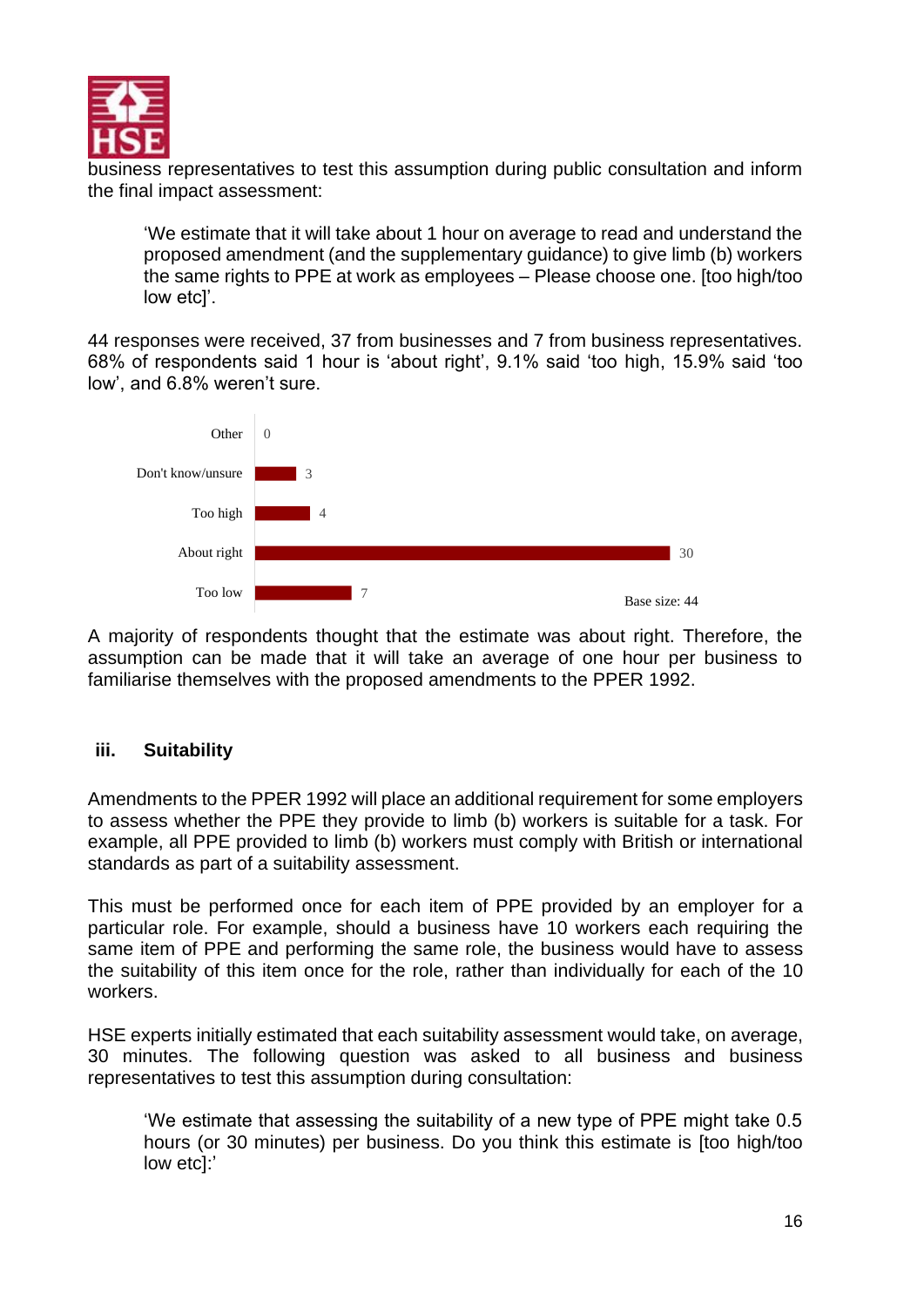



45 responses were received – 38 from businesses and 7 from business representatives. 51% agreed it might take 0.5 hours to test the suitability of PPE, and 46.7% said the estimate was too low or much too low. The data gathered from respondents has been used (alongside other sources of evidence) to inform suitability costs in the final impact assessment.

## <span id="page-16-0"></span>**iv. Cleaning and Maintaining**

Under the proposed amendments to PPER 1992, employers will need to ensure that the PPE they provide to limb (b) workers is maintained and cleaned. The costs associated with maintenance and cleaning will depend on the type of PPE that limb (b) workers require.

HSE experts estimated that, for a typical worker, cleaning and maintenance costs would be minimal compared to the cost of purchasing PPE. The initial YouGov worker survey included a question regarding costs of maintenance and cleaning PPE and analysis also suggested the costs are minimal, and that PPE was often 'maintained' by replacing it.

The following question was asked to all business and business representatives to test this assumption during consultation:

'We estimate that, in the average case, the cost of cleaning and maintaining PPE is minimal compared to the cost of purchasing PPE. Do you [agree/disagree etc]:'

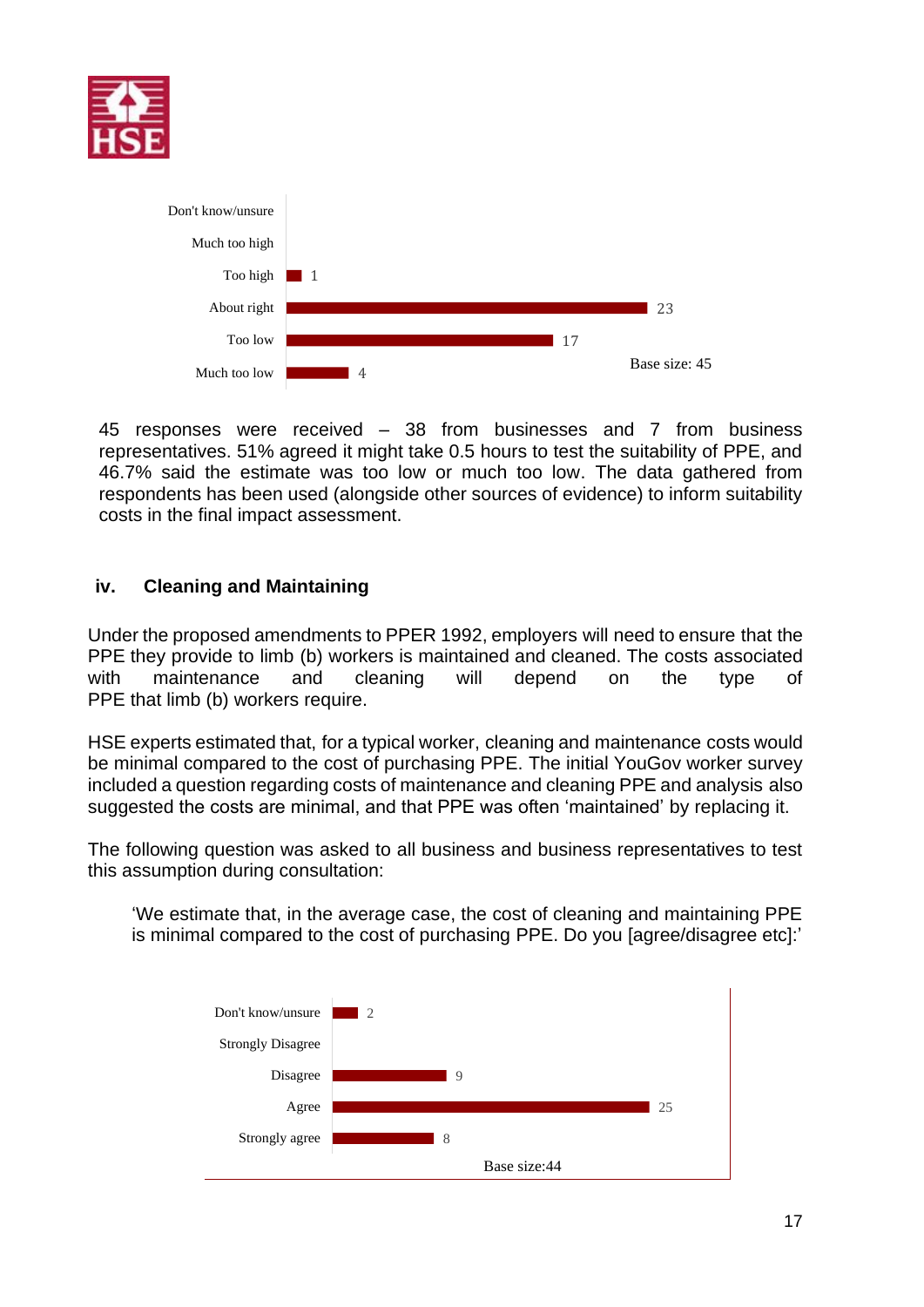

44 responses were received – 38 from businesses and 6 from business representatives. 75% of respondents agreed or strongly agreed that the cost of cleaning and maintaining PPE is minimal compared to the cost of its purchase; and 20% disagreed. The data gathered from respondents has been used (alongside other sources of evidence) to inform cleaning and maintenance costs in the final impact assessment.

# <span id="page-17-0"></span>**v. Training**

Under the proposed PPER 1992 amendments, employers will need to ensure that appropriate information, instruction and training relating to PPE is provided to limb (b) workers, and ensure any PPE provided to their limb (b) workers is properly used. HSE sector experts estimated that the costs relating to this requirement would be minimal compared to the cost of purchasing PPE.

The following question was asked to all business and business representatives to test this assumption during consultation:

'We estimate that, on average, the cost of training limb (b) workers in the proper use of PPE and then checking that they are using it properly will be minimal compared cost of purchasing that PPE. Do you [agree/disagree etc]:'



45 responses were received – 38 from businesses and 7 from business representatives. 62% agreed or strongly agreed that training and checking PPE is being used correctly will be minimal compared to the cost of purchasing that PPE. 36% of respondents disagreed or strongly disagreed. The data gathered from respondents has been used (alongside other sources of evidence) to inform training costs in the final impact assessment.

# <span id="page-17-1"></span>**5. Other costs**

All consultation respondents were asked the following: "Are there any other costs related to the proposed amendment to give limb (b) workers the same rights to PPE at work as employees?". 41% of respondents said they could not foresee any further costs as a result of the proposed PPER 1992 amendments, and 30% said there would be other costs.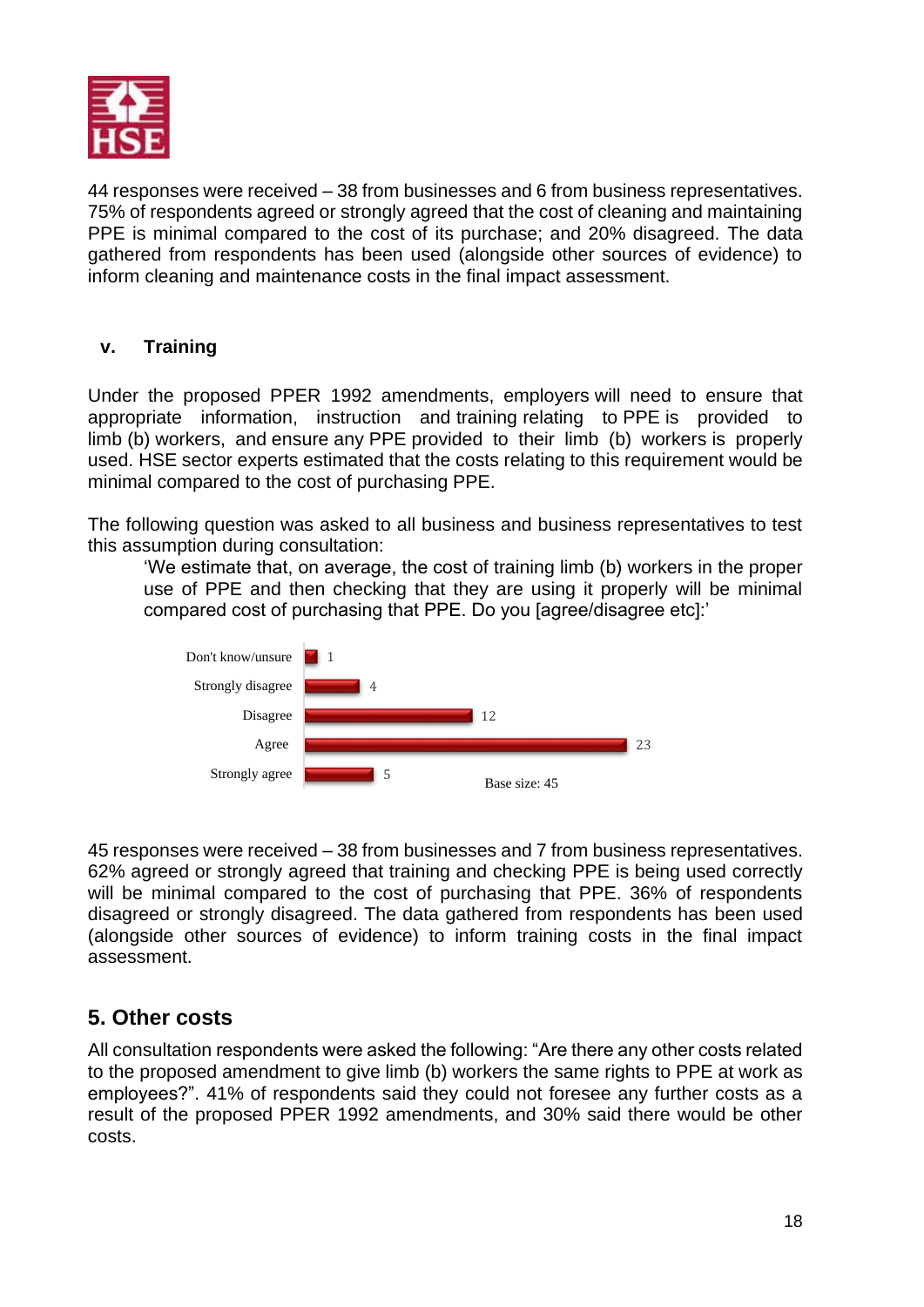





Of the 82 responses that stated there would be additional costs, 28 respondents did not provide any further detail or context on what other costs might be. 54 respondents provided free-text information on what they believe will be additional costs and the table below details those responses.

| <b>Other costs</b>                                                 | No. of respondents who cited this<br>cost |
|--------------------------------------------------------------------|-------------------------------------------|
| Familiarisation and Training                                       | 22                                        |
| Purchase and provision of PPE for limb (b)<br>workers <sup>9</sup> | 18                                        |
| Storage of PPE                                                     |                                           |
| Inspection of PPE                                                  | 3                                         |
| Disposal of PPE                                                    | っ                                         |
| Off site collection of PPE                                         | $\overline{c}$                            |
| <b>Total</b>                                                       | 54                                        |

The data gathered in regards to additional costs arising from the amendments to PPER 1992 has been used (along other sources of evidence) to inform the final impact assessment.

# <span id="page-18-0"></span>**6. Benefits**

All respondents were asked whether they felt there were any benefits related to the proposed amendment to give limb (b) workers the same rights to PPE at work as employees. There were 245 responses – 67% said 'yes', 15% said 'no' and 17% were 'unsure'.



<sup>&</sup>lt;sup>9</sup> Although HSE considers the purchase and provision of PPE to be the primary cost, it is included here as it was specifically noted by respondents in free text boxes.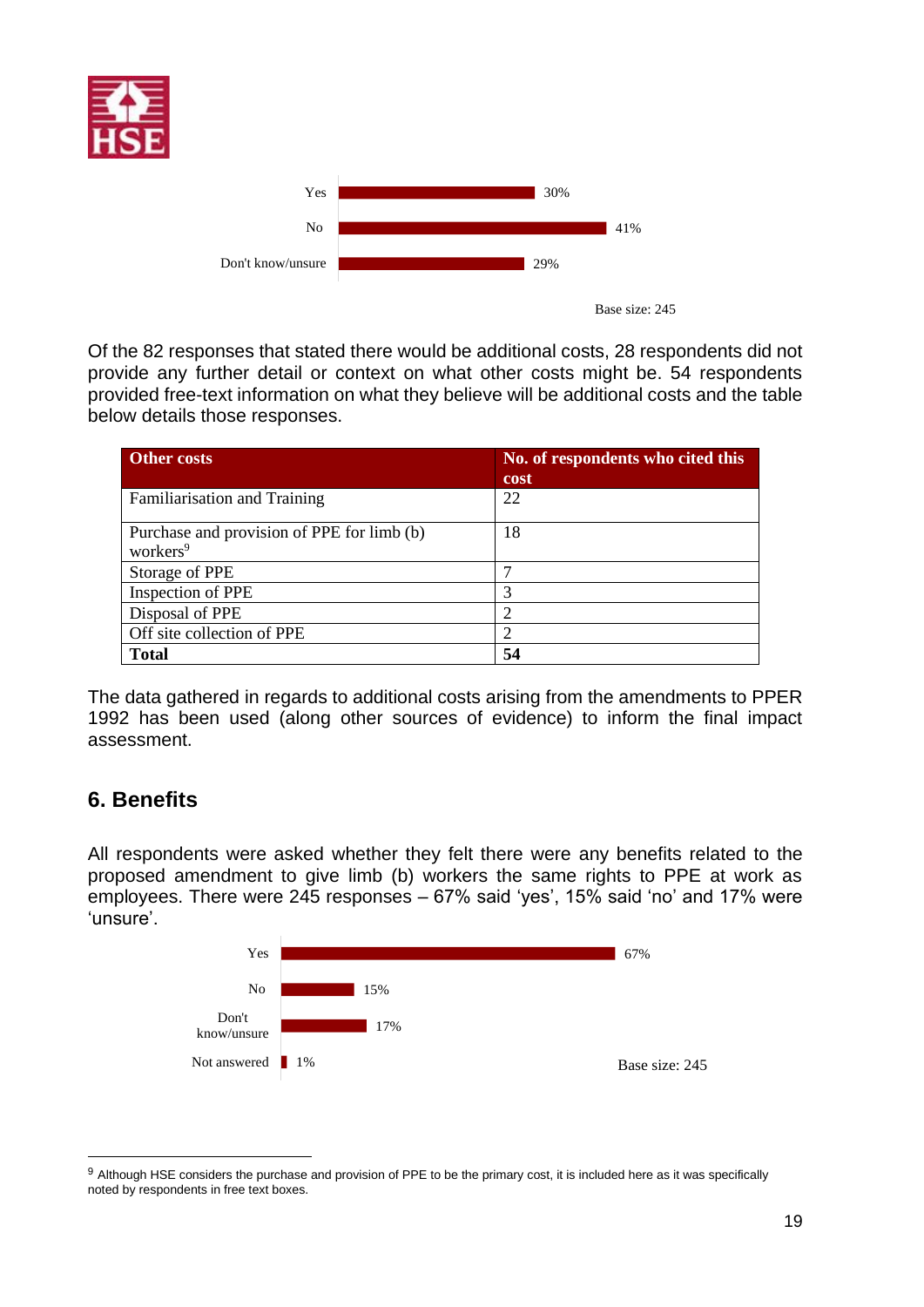

A free text box allowed respondents to state what the benefits would be and received 153 comments, some of which named multiple potential benefits. The table below shows the top ten benefits cited by respondents.

| Top 10 Benefits of the proposed PPER 1992 amendments cited by respondents |                                |  |
|---------------------------------------------------------------------------|--------------------------------|--|
| <b>Benefit</b>                                                            | No. of respondents<br>comments |  |
| Increased protection/safety                                               | 73                             |  |
| Equal rights to PPE for all workers/consistency                           | 54                             |  |
| <b>Standardised PPE</b>                                                   | 27                             |  |
| Less costs for limb (b) workers                                           | 24                             |  |
| Clarity of responsibilities, training and guidance                        | 13                             |  |
| Inclusivity acting as motivation for limb (b) workers                     | 5                              |  |
| Better risk management                                                    | 4                              |  |
| Better compliance                                                         | 4                              |  |
| Improved PPE access/use                                                   | 4                              |  |
| Reputational benefits                                                     | 4                              |  |

The data gathered from respondents has been used to inform the final impact assessment and quantify these benefits where possible.

# <span id="page-19-0"></span>**7. Wider concerns/issues raised during consultation**

The main concerns raised by a small minority of respondents which are in scope of the proposed PPER 1992 amendments were in relation to the following (with HSE policy responses):

#### Practicalities/duplication of providing limb (b) workers with PPE and implications of theft/loss

Concerns were raised about loss of PPE that had been issued to limb (b) workers that was then removed from the workplace and never returned, creating additional costs to the business. Whilst there will inevitably be some PPE that is removed from the workplace and never returned, businesses should provide suitable storage for PPE at the workplace and have systems in place to ensure the storage area is used and company property not stolen.

#### Quality of PPE being issued will be lower

A small number of respondents indicated the standard of PPE being provided by employers will become lower as they may potentially have to provide PPE to a larger number of their workforce, and this will be costly.

All PPE, regardless of whether provided to employees or limb (b) workers is required to meet relevant standards, which dictate the minimum requirements for that item of PPE.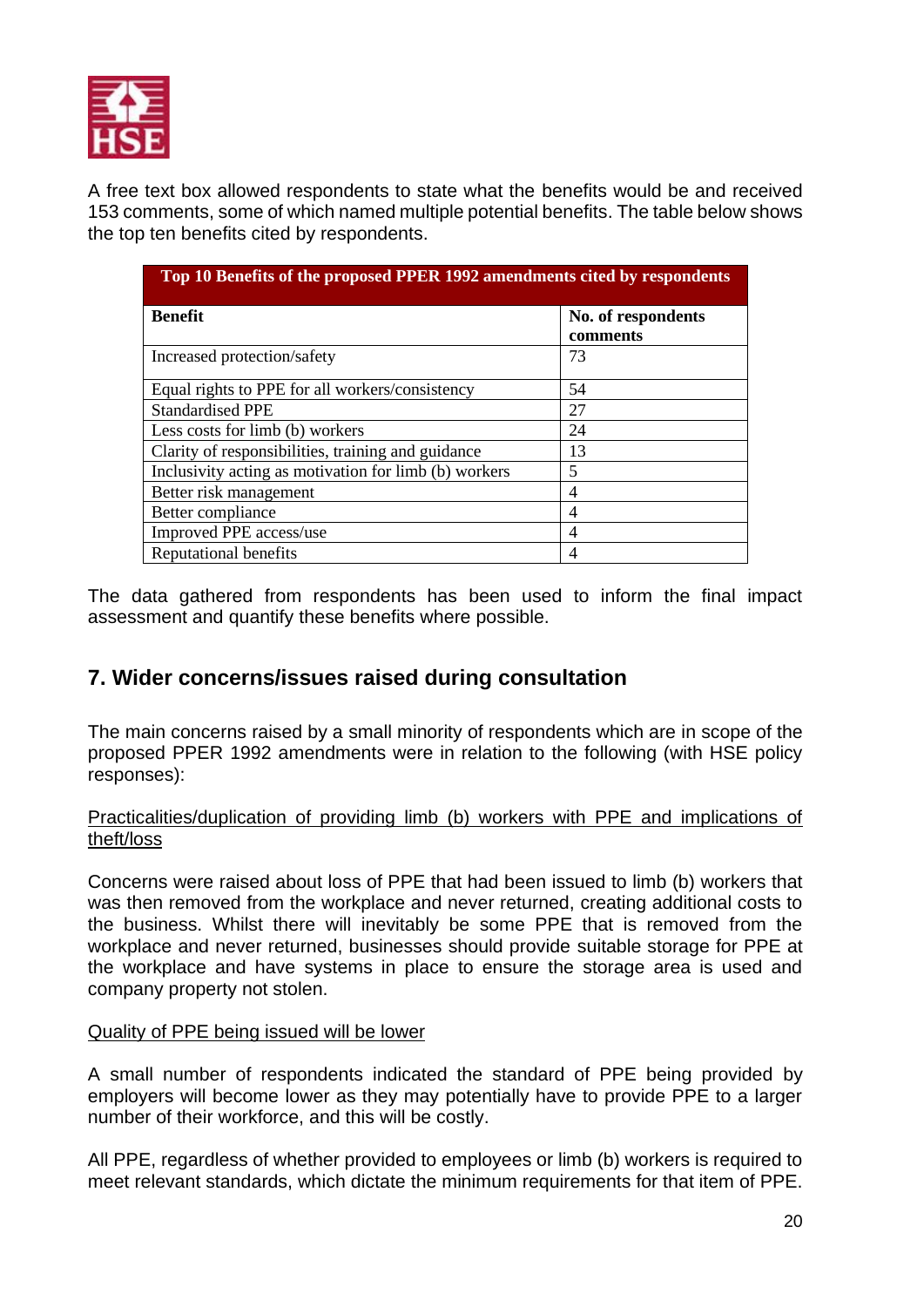

Manufacturers of PPE declare that these standards have been met through CE/UKCA marking of the PPE. If an employer provides limb (b) workers with PPE that does not have a CE/UKCA marking, the business will be in non-compliance and likely result in enforcement action.

#### Agency vs employer responsibilities and costs

A number of comments indicated there was confusion with regards to who PPE provision duties lie with when limb (b) workers are recruited by employment businesses on behalf of businesses.

If a limb (b) worker is a temporary worker that has a contract with an employment business, this indicates the employment relationship is between the employment business and the limb (b) worker. In these circumstances, the employment business will be responsible for provision of PPE free of charge. It is likely that in practice the enduser business is in the best position to manage the provision of PPE as they will direct the work and control the premises where it takes place and is responsible for health and safety while the work-seeker is on assignment. Communication and cooperation between the employment business and the end user business will therefore be key to ensure limb (b) workers are provided PPE free of charge.

#### Lack/high variability of compliance by employers

A small number of respondents raised concerns with regards to the possible lack of compliance by businesses. HSE and Local Authorities (via Environmental Health Officers) are the current enforcing authorities for the PPER 1992 in the premises allocated to them by the Health & Safety (Enforcing Authority) Regulations 1998 ("HS(EA)R"). HSE inspectors are responsible for enforcing the PPER 1992 during inspections and make sure employers are complying with the regulations in the premises allocated to them by the HS(EA)R. Where employers are not complying with the law, the relevant enforcing authority for the workplace will be able to take enforcement action requiring compliance.

#### Employment status for tax purposes vs health and safety rights/protections

A couple of respondents indicated that the proposed PPER 1992 amendments may affect individuals in scope of the off-payroll working (IR35)<sup>10</sup> tax rules. There are separate legal frameworks for determining employment status for tax and for rights and the amendment of the PPER 1992 will not have an impact on the current tax rules.

<sup>10</sup> [Business tax: Off-payroll working \(IR35\) -](https://www.gov.uk/topic/business-tax/ir35) detailed information - GOV.UK (www.gov.uk)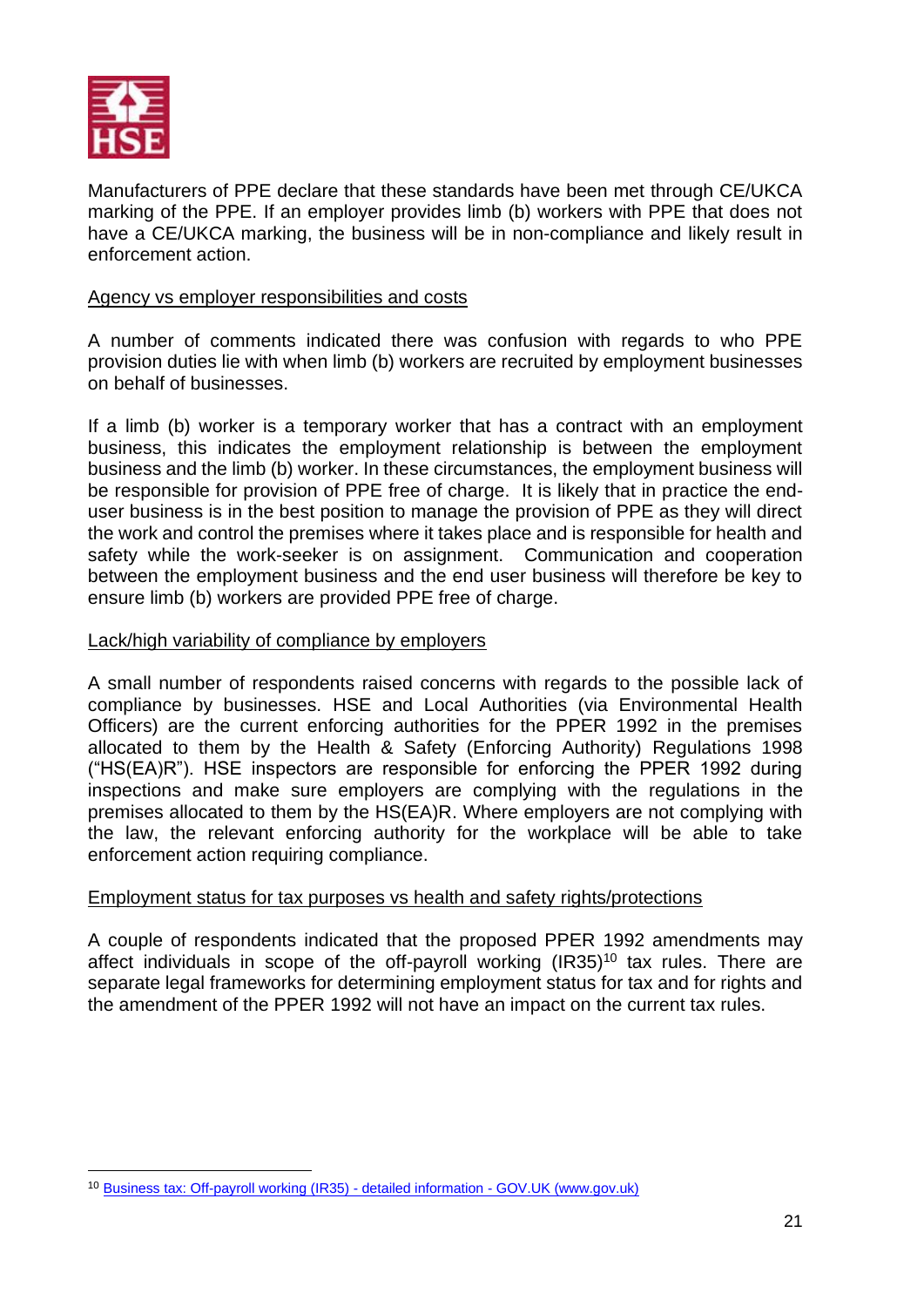

# EU Directive being implemented after the UK has left the EU

The court judgment forms part of retained EU law and it clarified the interpretation of "worker" in an EU Directive which the UK has implemented through the PPER since 1992. Therefore, the Government is making amendments to the PPER 1992 to align with the court's judgment.

This will provide clarity for workers and employers and continue to uphold the UK's high standards in relation to health and safety protections. The judgment means that judges interpreting the provisions of the PPER 1992 even in a case between an employer and limb (b) worker, would do so in light of the court's findings of November 2020. The amendment HSE is making will clarify the law to ensure that these matters are not litigated on a case-by-case basis, which could be costly for businesses.

# <span id="page-21-0"></span>**8. Understanding what the amendments to PPER 1992 means for workers, businesses and representatives**

All survey respondents were asked a variation of "Do you understand what this change to the PPER 1992 will mean for you?"



There were 58 responses to this question. 38 responses were from businesses; 6 from workers, 7 from workers' representatives and 7 from business representatives. Of the 6 worker responses, all of them said 'yes'. The majority of respondents (83%) said they understand the regulations which indicates these stakeholders will be well prepared to implement any changes required. HSE will provide updated guidance to all its relevant stakeholders to support employers and ensure limb (b) workers are aware of the proposed amendments prior to any legislation being made.

# <span id="page-21-1"></span>**9. Possible effects of the proposed PPE amendments**

The following question was asked to all businesses:

'Will the proposed amendment to give limb (b) workers the same rights to PPE at work as employees affect the way you employ persons in the future?'

48 responses were received; 50% of respondents said 'No', 21% said 'Yes', and 29% responded 'Don't know/Unsure'.